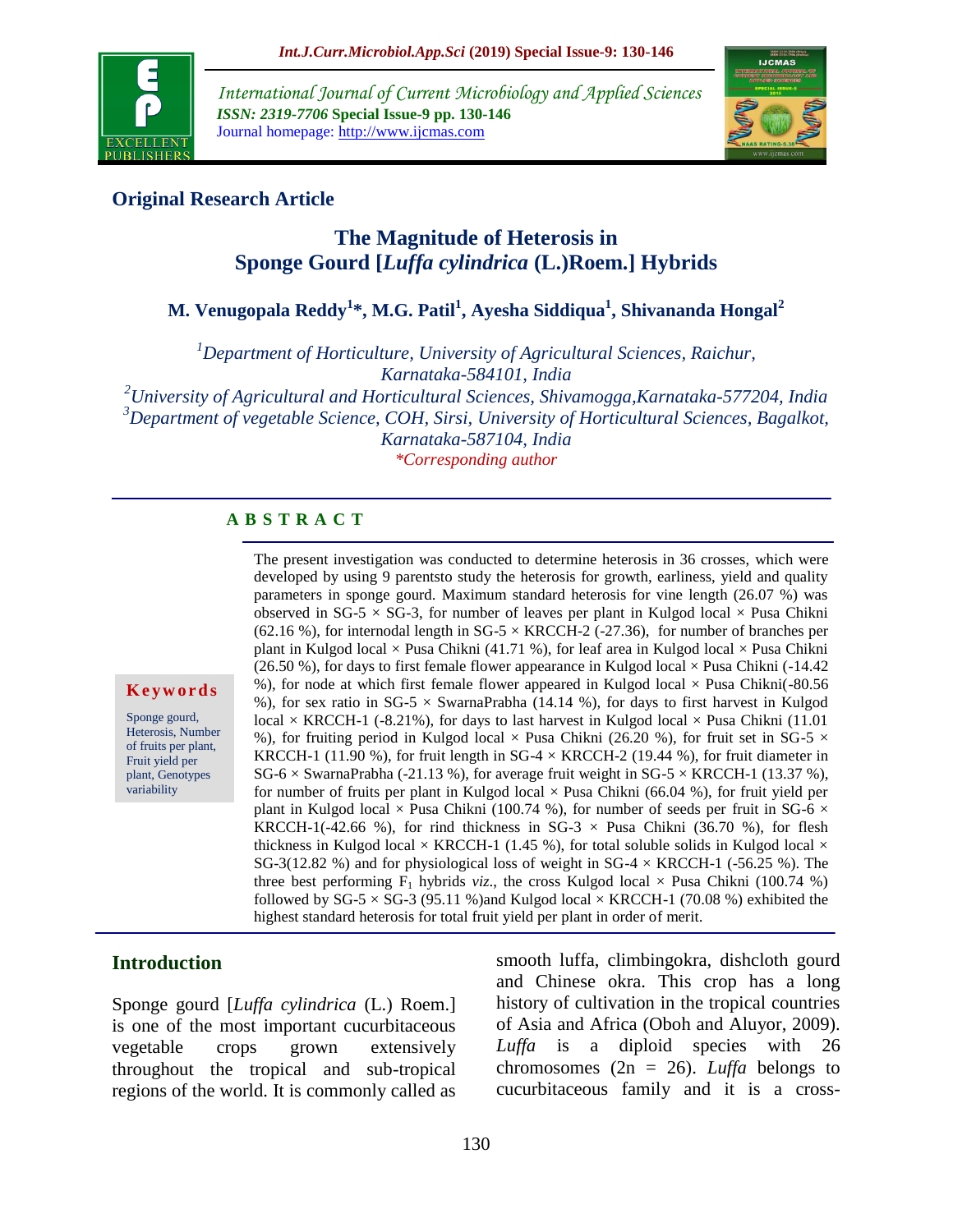pollinated crop (Bal *et al*., 2004) widely cultivated in *kharif* and summer seasons in India. The family Cucurbitaceae comprises of the largest group of summer vegetables. All together there are two well defined subfamilies, eight tribes, about 118 genera and 825 species in this family. Out of these, approximately 20 species belonging to nine genera are under cultivation (Jeffrey, 1990).

Most of the cucurbitaceous vegetables, including sponge gourd are usually cultivated in relatively small area for local consumption and hence exact area and production are unknown. Cucurbits share about 5.6 per cent of the total vegetable production of India (Rai and Rai, 2006). According to FAO estimate, cucurbits are cultivated in an area of about 5.46 lakh ha having annual production of 5.40 lakh tonnes. The productivity of this crop is 10.52 tonnes per hectare (Anon., 2016). The main cucurbits producing countries are China, Korea, India, Japan, Nepal and Central America. In India, major cucurbits growing states are U.P., Punjab, Bihar, Jharkhand, Gujarat, Rajasthan, Haryana, Karnataka and Delhi.

Sponge gourd being a monoecious and cross pollinated crop, it exhibits considerable heterozygosity in population and does not suffer much due to in breeding depression resulting in natural variability in the population. Thus provides ample scope for utilization of hybrid vigour on commercial scale to increase the production and productivity. In spite of the availability of wide range of genetic variability in plant and fruit characters and also produce large number of hybrid seed at reasonable cost, very little work has been done to exploit the hybrid vigour in this crop. One of the methods to achieve quantum jump in yield and quality is heterosis breeding. Hence, an attempt was made to study the heterosis in different crosses over the mid parent, better

parent and commercial check or standard parent to develop and identify the suitable best performing hybrids.

#### **Materials and Methods**

The present investigation entitled "Heterosis studies in sponge gourd [*Luffa cylindrica* (L.) Roem.]" conducted during *Kharif* season, 2017 at the Horticulture farm of Main Agricultural Research Station (MARS), University of Agricultural Sciences, Raichur, Karnataka, India-584104. Nine diverse parents (Kulgod local, SG-4, SG-6, SG-5, SG-3, Pusa Chikni, KRCCH-2, Swarna Prabha, KRCCH-1, KRCCH-1) were crossed in a diallel fashion (excluding reciprocals) for generating the 36  $F_1$  hybrids. All the nine parents, 36 hybrids and one standard check were grown in a randomized block design with three replications. Observation were recorded on 22 characters *viz*., vine length, number of leaves per plant, internodal length, number of branches per plant, leaf area, days to first female flower appearance, node at which first female flower appeared, sex ratio, days to first harvest, days to last harvest, fruiting period, fruit set, fruit length, fruit diameter, average fruit weight, number of fruits per plant, fruit yield per plant, number of seeds per fruit, rind thickness, flesh thickness, total soluble solids and physiological loss of weight in sponge gourd.

#### **Estimation of heterosis**

Heterosis was calculated as percentage of  $F_1$ performance in the desirable direction over mid parent, better parent and commercial check or standard parent (Anisha) was computed for each character using following formula.

1) Relative heterosis (%):

Per cent heterosis over =<br>mid parent (MP)  $F_1$  - MP  $- \times 100$ MP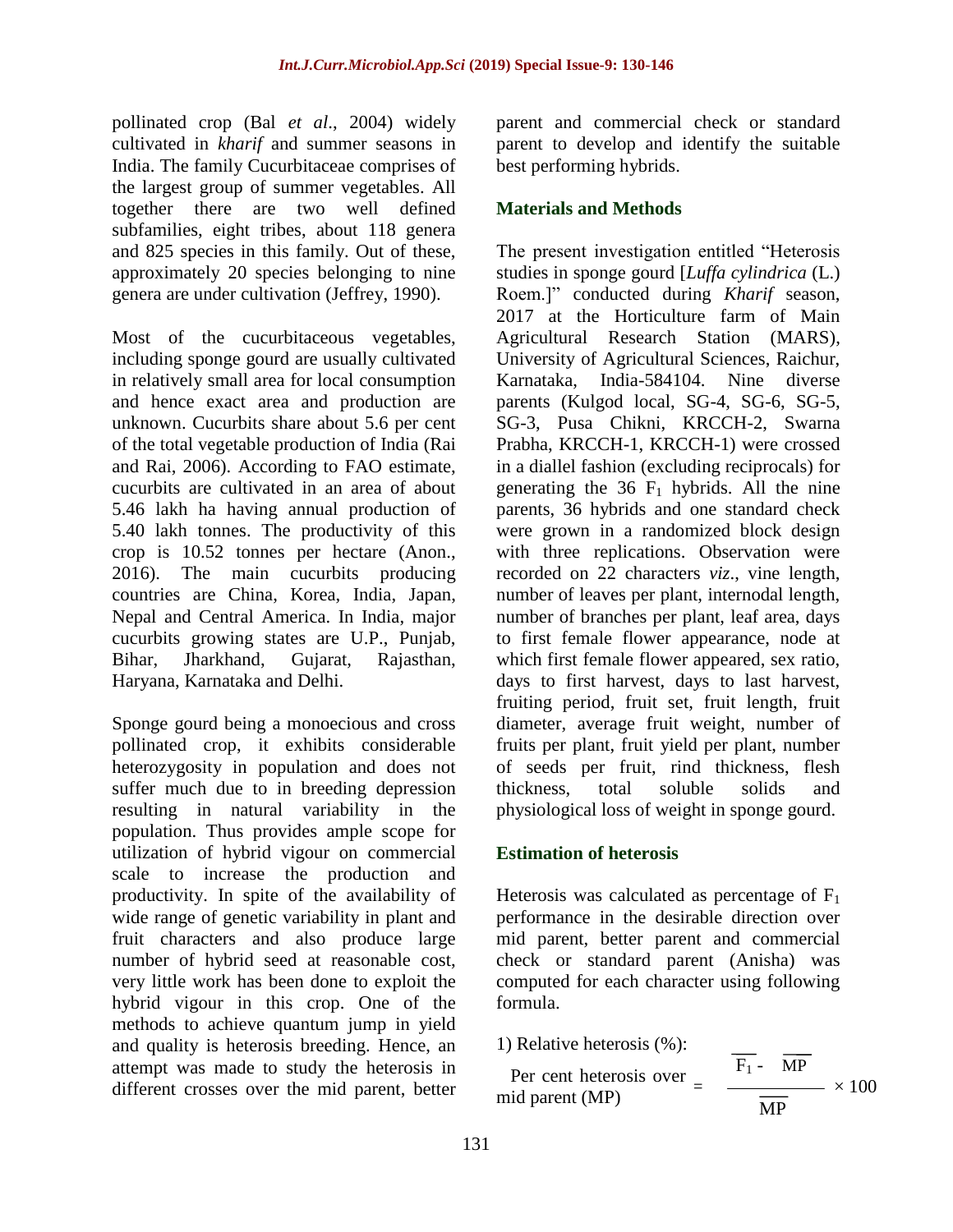$\times$  100

| 2) Heterobeltiosis (%): |  |
|-------------------------|--|
|-------------------------|--|

| Per cent heterosis over | $F_1 - BP$ |
|-------------------------|------------|
| better parent (BP)      | ВP         |

| 3) Standard heterosis (%): | $F_1 - SC$ |
|----------------------------|------------|
|                            |            |

Per cent heterosis over heck/standard parent (SC) = SC

Where,

 $F_1$  = Mean value of the  $F_1$  $MP = Mean performance of parents$  $BP = Mean performance of better parent$ SC = Mean performance of standard check

#### **Results and Discussion**

The magnitude of heterosis was calculated as per cent increase or decrease of  $F_1$  values over the mid parent (MP), better parent (BP) and standard parent (SP). The hybrid 'Anisha' was used as check or standard parent. The negative estimates of heterosis were considered desirable for the traits *viz*., internodal length, days to anthesis of first female flower, node number at which first female flower appeared, days to first harvest, number of seeds per fruit and physiological loss of weight. However, for rest of the characters studied positive estimates of heterosis was consider desirable.

A perusal of data presented in Table 1 - 11 revealed that maximum standard heterosis for vine length (26.07 %) was observed in SG-5  $\times$  SG-3, for number of leaves per plant in Kulgod local  $\times$  Pusa Chikni (62.16 %), for internodal length in  $SG-5 \times KRCCH-2$  (-27.36), for number of branches per plant in Kulgod local  $\times$  Pusa Chikni (41.71 %), for leaf area in Kulgod local  $\times$  Pusa Chikni (26.50 %), for days to first female flower appearance in Kulgod local  $\times$  Pusa Chikni (-14.42 %), for node at which first female flower appeared in Kulgod local  $\times$  Pusa Chikni(-80.56 %), for sex ratio in SG-5  $\times$ SwarnaPrabha (14.14 %), for days to first harvest in Kulgod local  $\times$  KRCCH-1 (-8.21%), for days to last harvest in Kulgod local  $\times$  Pusa Chikni (11.01 %), for fruiting period in Kulgod local  $\times$  Pusa Chikni (26.20) %), for fruit set in SG-5  $\times$  KRCCH-1 (11.90) %), for fruit length in SG-4  $\times$  KRCCH-2 (19.44 %), for fruit diameter in SG-6  $\times$ SwarnaPrabha (-21.13 %), for average fruit weight in SG-5  $\times$  KRCCH-1 (13.37 %), for number of fruits per plant in Kulgod local  $\times$ Pusa Chikni (66.04 %), for fruit yield per plant in Kulgod local  $\times$  Pusa Chikni (100.74 %), for number of seeds per fruit in SG-6  $\times$ KRCCH-1(-42.66 %), for rind thickness in  $SG-3 \times P$ usa Chikni (36.70 %), for flesh thickness in Kulgod local  $\times$  KRCCH-1 (1.45) %), for total soluble solids in Kulgod local  $\times$ SG-3(12.82 %) and for physiological loss of weight in SG-4  $\times$  KRCCH-1 (-56.25 %).

Among 36 crosses, the top three ranking cross combinations based on average heterosis, heterobeltiosis and economic heterosis for the 22 characters are given in Table 1-11. In cross combinations, Kulgod local  $\times$  Pusa Chikni (90.16 %), SG-4  $\times$ KRCCH-1 (62.63 %) and Kulgod local  $\times$ KRCCH-1 (58.89 %) exhibited the significant relative heterosis for yield per plant whereas crosses Kulgod local  $\times$  Pusa Chikni (78.27 %), Kulgod local  $\times$  KRCCH-1 (47.17 %) and SG-4  $\times$  KRCCH-1 (40.23 %) exhibited over better parent and Kulgod local  $\times$  Pusa Chikni (100.74 %), SG-5  $\times$  SG-3 (95.11 %) and Kulgod local  $\times$  KRCCH-1 (70.08 %) over standard parent. The cross Kulgod local  $\times$  Pusa Chikni was the best performing cross based on *per se* performance for yield per plant and had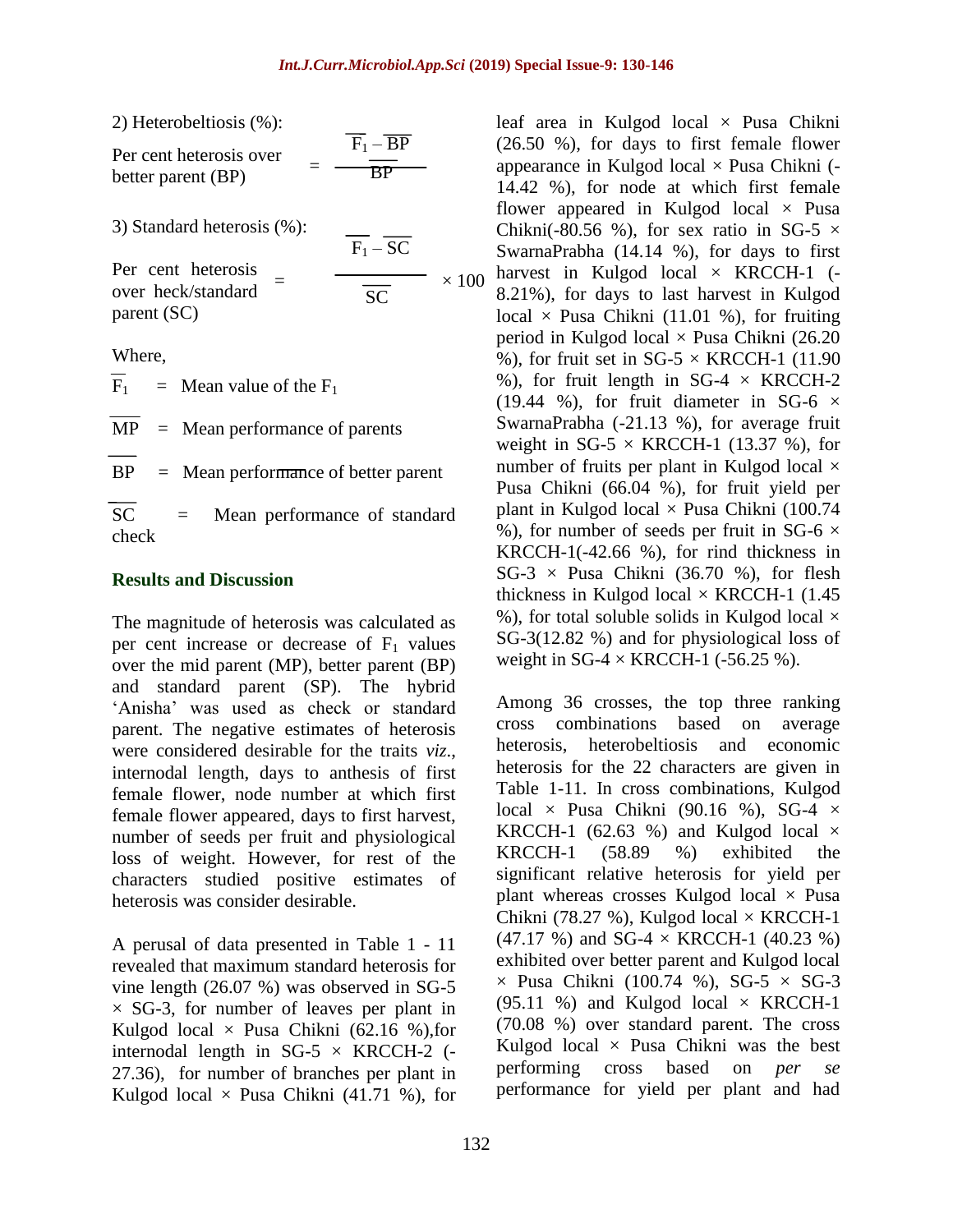average heterosis for 15 yield and yield attributing characters like vine length, number of leaves per plant, number of branches per plant, leaf area, days to first female flower appearance, node at which first female flower appeared, days to first harvest, days to last harvest, fruiting period, fruit length, number of fruits per plant, fruit yield per plant, rind thickness, flesh thickness and physiological loss of weight. This cross exhibited superior performance over better parent for 14yield and yield attributing characters like vine length, number of leaves per plant, number of branches per plant, leaf area, days to first female flower appearance, node at which first female flower appeared, days to first harvest, days to last harvest, fruiting period, fruit length, number of fruits per plant, fruit yield per plant and physiological loss of weight. It also exhibited significant economic heterosis for the 14different characters like vine length, number of leaves per plant, number of branches per plant, leaf area, days to first female flower appearance, node at which first female flower appeared, days to last harvest, fruiting period, fruit length, number of fruits per plant, fruit yield per plant, rind thickness and physiological loss of weight. Increase in yield due to increasing of yield attributing characters and high non-additive gene action involved.

Similar results have also been reported in cucumber (Hutchins, 1939 and Singh *et al.,* 1970); muskmelon (Mishra and Seshadri, 1985); bittergourd (Singh *et al*., 2000) and bottle gourd (Jankiram and Sirohi, 1989). The highest yielding hybrids also registered for the earliness and setting the fruit at the minimum nodal position. This result suggests that from economic point of view, it is useful to select parental lines having one or more economic character in order to achieve high yield in the  $F_1$  hybrids through heterosis breeding.

For fruit length, Kulgod local  $\times$  Pusa Chikni (45.39 %), Pusa Chikni × SwarnaPrabha (38.71 %) and SG-4 × Pusa Chikni (34.54 %)were the best three hybrids over mid parent. The hybrids registered significant positive heterobeltiosis wereKulgod local × Pusa Chikni (20.66 %), SG-4  $\times$  KRCCH-2 (18.49 %) and Kulgod local  $\times$  SwarnaPrabha (15.65 %). The crosses  $SG-4 \times KRCCH-2$ (19.44 %) and Kulgod local  $\times$  Pusa Chikni (16.64 %) reported significant positive heterosis over the check parent. High heterosis for this trait was also noted by Hutchins (1939), Singh *et al.,* (1970), Mishra and Seshadri (1985), Jankiram and Sirohi (1989) and Singh *et al.* (2000) in cucurbits which support the present findings. Besides recording high heterosis for this trait, they also recorded contribution of this character in increasing the yield potential of a cross.

Earliness is an important economic character, as it gives earliest yield and at the same time may widen the flowering and fruiting span of the plants, which ultimately result in higher fruit yield. Kulgod local  $\times$  Pusa Chikni (-14.42 %) and SG-4  $\times$  SG-6 (-11.54 %) showed the highest economic heterosis for days to first female flower appeared. The highest economic heterosis for node at which first male flower appeared was found in cross Kulgod local  $\times$  Pusa Chikni(-80.56 %) and  $SG-5 \times SG-3$  (-80.56 %)followed by Kulgod local  $\times$  KRCCH-1 (-72.22 %). Similarly, for days to fruit harvesting, Kulgod local  $\times$  Pusa Chikniand Kulgod local × KRCCH-1 over mid and better parent registered the high heterosis. The heterosis for earliness has also been reported by Hutchins (1939) and Om *et al.* (1987) in cucumber; Maurya and Singh (1994) and Singh *et al.* (1996) in bottle gourd; Munsi and Sirohi (1993) in bitter gourd; Tyagi (1997) and Sharma *et al*., (2002) in ridge gourd which supports the present finding.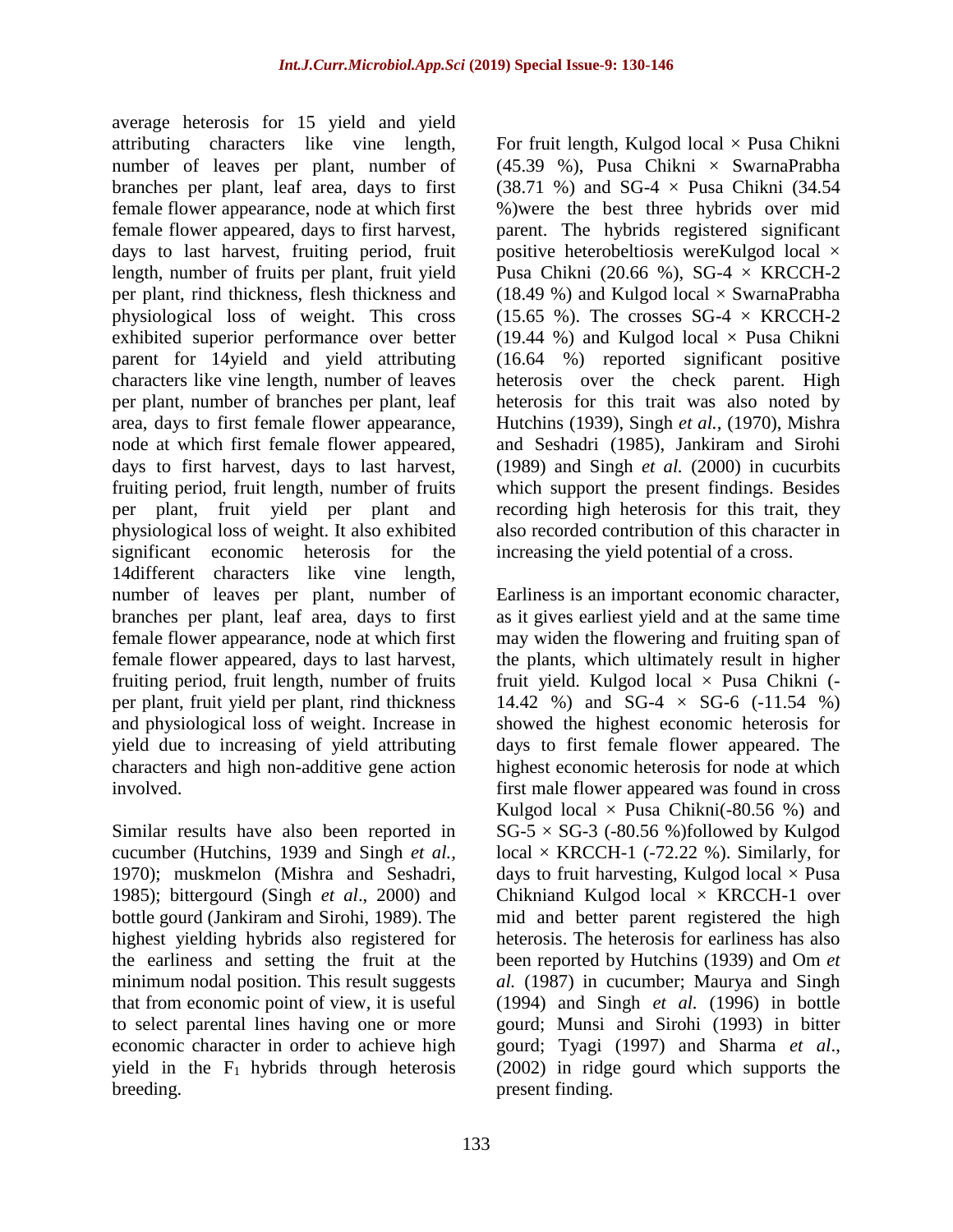| Cross                         |            | Vine length |           | Number of leaves per plant |            |           |
|-------------------------------|------------|-------------|-----------|----------------------------|------------|-----------|
|                               | MP         | BP          | <b>SC</b> | MP                         | $\rm BP$   | <b>SC</b> |
| Kulgod local $\times$ SG-4    | 34.46**    | 33.35**     | 5.61      | $-2.75$                    | $-7.63$    | 1.75      |
| Kulgod local $\times$ SG-6    | 12.99      | $-7.64$     | 13.33     | 2.31                       | $-0.22$    | 15.61     |
| Kulgod local $\times$ SG-5    | $-10.62$   | $-19.64*$   | $-21.58*$ | 3.43                       | 2.46       | 12.86     |
| Kulgod local $\times$ SG-3    | $-3.09$    | $-15.15$    | $-12.01$  | 0.98                       | $-15.56**$ | 38.31**   |
| Kulgod local × Pusa Chikni    | 45.86**    | 32.94**     | 25.85**   | 55.02**                    | 47.22**    | $62.16**$ |
| Kulgod local × KRCCH-2        | 26.14**    | 9.60        | 15.72     | $-9.97$                    | $-10.26$   | $-1.16$   |
| Kulgod local × SwarnaPrabha   | 8.59       | $-10.46$    | 7.43      | $-18.72**$                 | $-31.46**$ | 9.97      |
| Kulgod local $\times$ KRCCH-1 | 23.11**    | 3.85        | 17.72     | 32.99**                    | 29.09**    | 51.04**   |
| $SG-4 \times SG-6$            | 13.41      | $-6.70$     | 14.49     | $17.61*$                   | 9.11       | 26.41**   |
| $SG-4 \times SG-5$            | 28.07**    | 16.01       | 13.21     | 9.25                       | 4.71       | 13.19     |
| $SG-4 \times SG-3$            | 18.06*     | 4.11        | 7.97      | $-27.81**$                 | $-42.06**$ | $-5.10$   |
| SG-4 × Pusa Chikni            | 31.84**    | $21.07*$    | 14.62     | 27.64**                    | 27.61**    | 26.47**   |
| $SG-4 \times KRCCH-2$         | 3.21       | $-9.69$     | $-4.64$   | $-8.07$                    | $-12.41$   | $-4.15$   |
| $SG-4 \times SwarnaPrabha$    | 6.02       | $-12.00$    | 5.58      | $-28.94**$                 | $-42.52**$ | $-7.77$   |
| $SG-4 \times KRCCH-1$         | 22.10**    | 3.71        | 17.57     | 39.21**                    | 28.56**    | 50.43**   |
| $SG-6 \times SG-5$            | $-10.38$   | $-19.56**$  | $-1.29$   | 6.64                       | 3.06       | 19.41*    |
| $SG-6 \times SG-3$            | $-12.27$   | $-19.07**$  | $-0.69$   | 6.37                       | $-9.20$    | 48.74**   |
| SG-6 × Pusa Chikni            | 11.63      | $-1.12$     | 21.33*    | 5.66                       | $-2.00$    | 13.54     |
| $SG-6 \times KRCCH-2$         | $-5.14$    | $-11.76$    | 8.28      | $-1.07$                    | $-3.82$    | 11.43     |
| $SG-6 \times SwarnaPrabha$    | $-13.61*$  | $-14.57$    | 4.83      | $-26.17**$                 | $-36.43**$ | 2.00      |
| $SG-6 \times KRCCH-1$         | $-1.14$    | $-4.91$     | 16.69     | 6.17                       | 5.65       | 23.62**   |
| $SG-5 \times SG-3$            | 25.26**    | $21.57*$    | 26.07**   | 17.39**                    | $-2.57$    | 59.59**   |
| $SG-5 \times P$ usa Chikni    | 9.22       | 7.59        | 4.99      | $-6.92$                    | $-10.80$   | $-3.59$   |
| $SG-5 \times KRCCH-2$         | $-7.33$    | $-10.84$    | $-5.87$   | $-9.87$                    | $-10.42$   | $-1.98$   |
| $SG-5 \times SwarnaPrabha$    | 4.04       | $-5.67$     | 13.17     | $-19.77**$                 | $-32.86**$ | 7.73      |
| $SG-5 \times KRCCH-1$         | 15.06*     | 7.06        | 21.36*    | $-24.53**$                 | $-27.40**$ | $-15.06$  |
| $SG-3 \times P$ usa Chikni    | 12.05      | 7.17        | 11.14     | $-19.38**$                 | $-35.31**$ | 5.97      |
| $SG-3 \times KRCCH-2$         | $-3.30$    | $-4.16$     | 1.19      | $-31.70**$                 | $-43.04**$ | $-6.69$   |
| $SG-3 \times SwarnaPrabha$    | $-23.99**$ | $-29.15**$  | $-14.99$  | $-28.21**$                 | $-28.94**$ | 16.40     |
| $SG-3 \times KRCCH-1$         | $-26.50**$ | $-29.63**$  | $-20.23*$ | $-32.78**$                 | $-42.39**$ | $-5.63$   |
| Pusa Chikni × KRCCH-2         | 9.84       | 4.16        | 9.97      | 35.89**                    | 29.46**    | 41.66**   |
| Pusa Chikni × SwarnaPrabha    | 5.01       | $-6.07$     | 12.70     | $-12.88*$                  | $-29.54**$ | 13.05     |
| Pusa Chikni × KRCCH-1         | 3.74       | $-4.81$     | 7.90      | $-5.33$                    | $-12.59$   | 2.28      |
| $KRCCH-2 \times SwarnaPrabha$ | $-16.95*$  | $-21.93**$  | $-6.34$   | $-23.31**$                 | $-35.51**$ | 3.48      |
| $KRCCH-2 \times KRCCH-1$      | 6.07       | 2.43        | 16.12     | $-9.89$                    | $-12.81$   | 2.02      |
| SwarnaPrabha × KRCCH-1        | $-1.20$    | $-3.92$     | 15.28     | $-30.38**$                 | $-39.81**$ | $-3.42$   |
| $S.Em\pm$                     | 0.811      | 0.936       | 0.936     | 6.256                      | 7.224      | 7.224     |
| C.D. @ 5%                     | 1.646      | 1.900       | 1.900     | 12.701                     | 14.666     | 14.666    |
| C.D. @ 1%                     | 2.134      | 2.465       | 2.465     | 16.472                     | 19.021     | 19.021    |

# **Table.1** Estimation of heterosis for vine length and number of leaves per plant in sponge gourd

\*, \*\* Significant at 5% and 1% level, respectively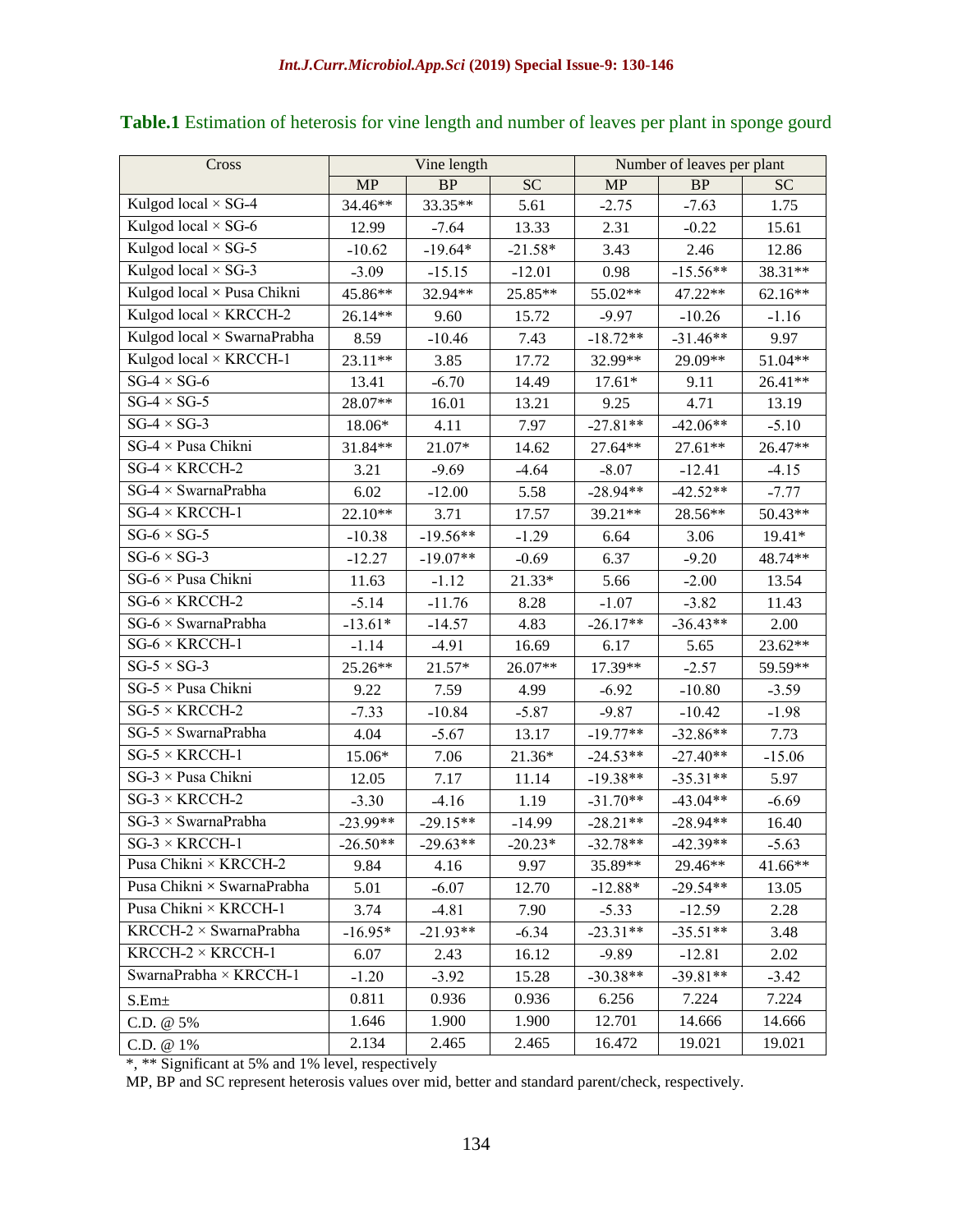| Cross                             | Internodal length |            | Number of branches per plant |            |            |            |
|-----------------------------------|-------------------|------------|------------------------------|------------|------------|------------|
|                                   | <b>MP</b>         | <b>BP</b>  | <b>SC</b>                    | <b>MP</b>  | <b>BP</b>  | <b>SC</b>  |
| Kulgod local $\times$ SG-4        | $-12.23$          | $-14.83$   | $-18.14$                     | $-14.25$   | $-20.62*$  | $-33.52**$ |
| Kulgod local $\times$ SG-6        | 10.67             | 9.63       | 5.36                         | 4.20       | $-7.81$    | $-22.79**$ |
| Kulgod local $\times$ SG-5        | 13.39             | 9.91       | 5.63                         | 9.22       | $-0.08$    | $-16.32*$  |
| Kulgod local $\times$ SG-3        | 13.44             | 9.91       | 5.63                         | $-18.87**$ | $-33.62**$ | $-12.63$   |
| Kulgod local × Pusa Chikni        | 4.53              | 0.20       | 4.99                         | $68.90**$  | 68.58**    | 41.71**    |
| Kulgod local × KRCCH-2            | 15.66             | 8.43       | 19.09                        | $-23.87**$ | $-25.63**$ | $-34.70**$ |
| Kulgod local × SwarnaPrabha       | 13.08             | 10.13      | 11.67                        | $-24.52**$ | $-37.00**$ | $-21.17**$ |
| Kulgod local × KRCCH-1            | $-1.90$           | $-2.32$    | $-6.12$                      | $60.28**$  | 59.86**    | 33.87**    |
| $SG-4 \times SG-6$                | 34.50**           | 31.72*     | 24.23*                       | $-5.85$    | $-10.37$   | $-36.10**$ |
| $SG-4 \times SG-5$                | 10.87             | 10.74      | 0.12                         | 11.66      | 10.24      | $-21.40**$ |
| $SG-4 \times SG-3$                | 15.35             | 15.17      | 4.12                         | $-23.22**$ | $-40.81**$ | $-22.10**$ |
| $SG-4 \times P$ usa Chikni        | 2.57              | $-4.47$    | 0.10                         | $-24.32**$ | $-30.06**$ | $-41.21**$ |
| $SG-4 \times KRCCH-2$             | 14.50             | 4.37       | 14.64                        | $-0.16$    | $-9.54$    | $-20.57*$  |
| $SG-4 \times SwarnaPrabha$        | $-9.04$           | $-13.97$   | $-12.76$                     | $-17.47*$  | $-35.22**$ | $-18.95*$  |
| $SG-4 \times KRCCH-1$             | 14.41             | 11.49      | 6.23                         | 63.24**    | 51.49**    | 26.19**    |
| $SG-6 \times SG-5$                | $25.15*$          | 22.43      | 15.46                        | 33.25**    | 28.41*     | $-10.76$   |
| $SG-6 \times SG-3$                | 11.21             | 8.75       | 2.56                         | 22.22**    | $-8.97$    | 19.81*     |
| SG-6 × Pusa Chikni                | 26.20*            | 19.89      | 25.63*                       | 10.86      | $-2.08$    | $-17.68*$  |
| $SG-6 \times KRCCH-2$             | $-1.99$           | $-8.92$    | 0.04                         | $-2.00$    | $-15.04$   | $-25.40**$ |
| $SG-6 \times SwarnaPrabha$        | 1.05              | $-2.48$    | $-1.11$                      | $-28.09**$ | $-45.52**$ | $-31.84**$ |
| $SG-6 \times KRCCH-1$             | 12.02             | 11.45      | 6.19                         | $-27.12**$ | $-35.37**$ | $-46.16**$ |
| $SG-5 \times SG-3$                | 0.53              | 0.48       | $-9.36$                      | 32.57**    | 1.28       | 33.30**    |
| $\overline{SG}$ -5 × Pusa Chikni  | $-2.38$           | $-9.17$    | $-4.82$                      | 23.55**    | 12.84      | $-5.14$    |
| $SG-5 \times KRCCH-2$             | $-27.38**$        | $-33.87**$ | $-27.36*$                    | $-3.94$    | $-13.96$   | $-24.44**$ |
| $SG-5 \times SwarnaPrabha$        | 7.01              | 1.10       | 2.52                         | $-10.64$   | $-30.50**$ | $-13.05$   |
| $SG-5 \times KRCCH-1$             | 17.83             | 14.69      | 9.28                         | $-3.22$    | $-11.24$   | $-26.06**$ |
| $SG-3 \times P$ usa Chikni        | $-11.90$          | $-18.06$   | $-14.14$                     | $-33.03**$ | $-45.13**$ | $-27.78**$ |
| $SG-3 \times KRCCH-2$             | $-4.45$           | $-13.03$   | $-4.47$                      | $-41.93**$ | $-51.59**$ | $-36.29**$ |
| $SG-3 \times SwarnaPrabha$        | 12.69             | 6.43       | 7.92                         | $-48.73**$ | $-50.00**$ | $-34.19**$ |
| $SG-3 \times KRCCH-1$             | 9.32              | 6.36       | 1.34                         | $-5.67$    | $-22.99**$ | 1.37       |
| Pusa Chikni × KRCCH-2             | $-11.42$          | $-13.46$   | $-4.95$                      | $43.66**$  | 40.60**    | $23.46**$  |
| Pusa Chikni $\times$ SwarnaPrabha | 5.68              | 3.97       | 8.95                         | $-4.48$    | $-20.15**$ | $-0.10$    |
| Pusa Chikni × KRCCH-1             | 1.41              | $-3.19$    | 1.44                         | 1.86       | 1.40       | $-14.76$   |
| $KRCCH-2 \times SwarnaPrabha$     | $-7.02$           | $-10.59$   | $-1.79$                      | $-33.53**$ | $-43.44**$ | $-29.24**$ |
| KRCCH- $2 \times$ KRCCH-1         | $-1.61$           | $-8.13$    | 0.91                         | 2.75       | 0.11       | $-12.10$   |
| SwarnaPrabha × KRCCH-1            | $-4.50$           | $-7.38$    | $-6.08$                      | $-35.66**$ | $-46.41**$ | $-32.95**$ |
| S.Em <sub>±</sub>                 | 1.633             | 1.886      | 1.886                        | 0.712      | 0.823      | 0.823      |
| C.D. @ 5%                         | 3.315             | 3.828      | 3.828                        | 1.446      | 1.670      | 1.670      |
| C.D. @ 1%                         | 4.300             | 4.965      | 4.965                        | 1.875      | 2.166      | 2.166      |

### **Table.2** Estimation of heterosis for internodal length and number of branches per plant in sponge gourd

\*, \*\* Significant at 5% and 1% level, respectively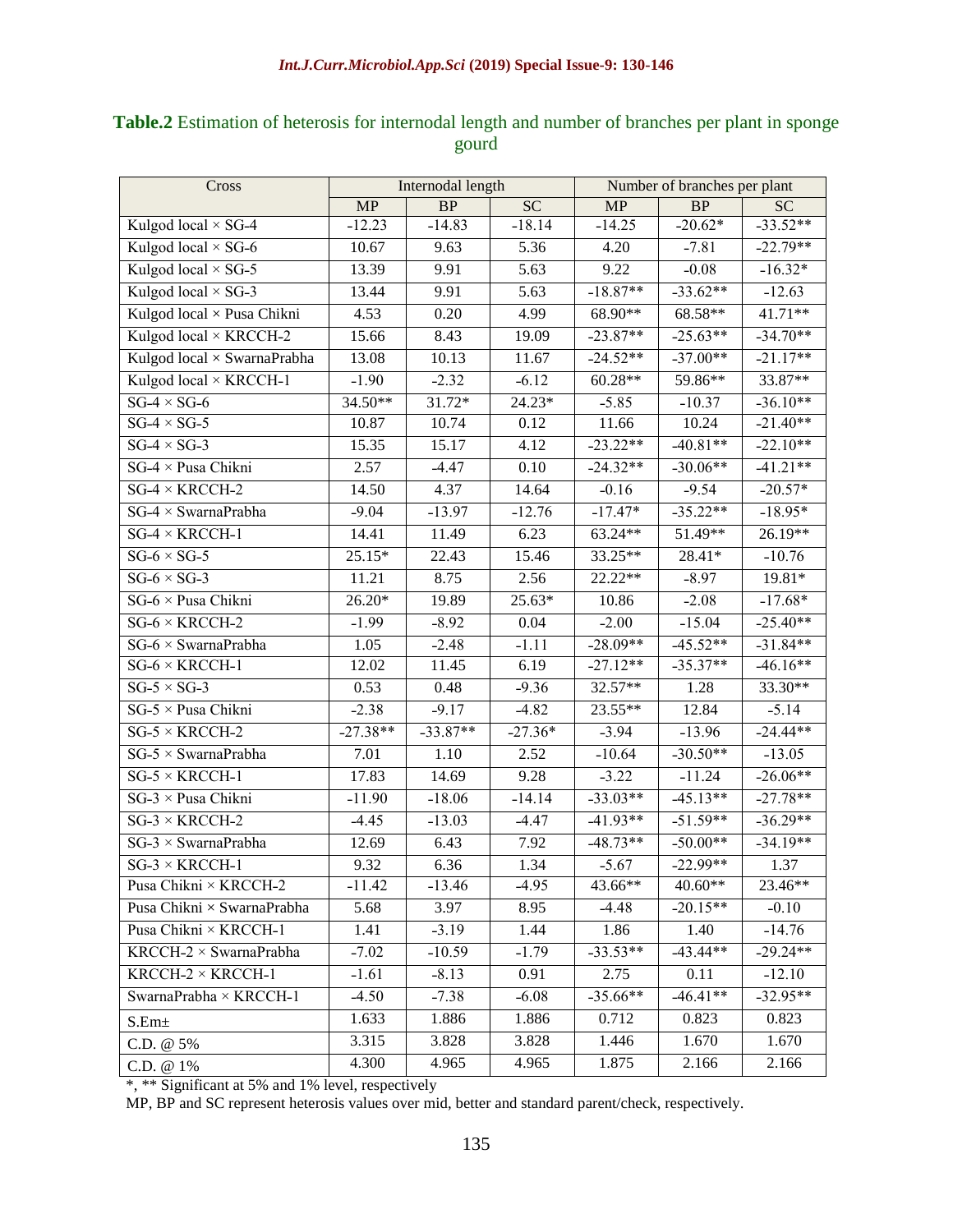| Cross                             | Leaf area |            | Days to first female flower appearance |           |            |            |
|-----------------------------------|-----------|------------|----------------------------------------|-----------|------------|------------|
|                                   | MP        | BP         | <b>SC</b>                              | MP        | $\rm BP$   | <b>SC</b>  |
| Kulgod local $\times$ SG-4        | $-2.29$   | $-4.69$    | $-0.15$                                | 10.53     | 9.38       | 0.96       |
| Kulgod local $\times$ SG-6        | 2.32      | 0.54       | 0.14                                   | 1.51      | $-1.94$    | $-2.88$    |
| Kulgod local $\times$ SG-5        | 3.03      | $-2.55$    | $-2.93$                                | 10.64     | 8.33       | 0.00       |
| Kulgod local $\times$ SG-3        | $-9.91$   | $-15.55*$  | $-3.85$                                | 10.53     | 9.38       | 0.96       |
| Kulgod local × Pusa Chikni        | 37.07**   | 27.00**    | 26.50**                                | $-7.29**$ | $-7.29**$  | $-14.42**$ |
| Kulgod local × KRCCH-2            | $-2.66$   | $-7.51$    | $-7.87$                                | 8.16      | 6.00       | 1.92       |
| Kulgod local × SwarnaPrabha       | $-7.11$   | $-9.37$    | $-5.10$                                | $-3.09$   | $-4.08$    | $-9.62$    |
| Kulgod local × KRCCH-1            | 25.41**   | 13.85*     | 13.40                                  | $-2.00$   | $-5.77$    | $-5.77$    |
| $SG-4 \times SG-6$                | 10.34     | 5.80       | 10.84                                  | $-6.60**$ | $-10.68**$ | $-11.54**$ |
| $SG-4 \times SG-5$                | $-3.39$   | $-10.74$   | $-6.49$                                | 18.28**   | 17.02*     | 5.77       |
| $SG-4 \times SG-3$                | 9.33      | 4.96       | 19.51*                                 | 15.96*    | 15.96*     | 4.81       |
| $SG-4 \times P$ usa Chikni        | $-7.71$   | $-16.42*$  | $-12.44$                               | 12.63*    | 11.46      | 2.88       |
| $SG-4 \times KRCCH-2$             | $-8.23$   | $-14.84$   | $-10.78$                               | 22.68**   | 19.00**    | 14.42**    |
| $SG-4 \times SwarnaPrabha$        | $-7.74$   | $-7.76$    | $-3.37$                                | 4.17      | 2.04       | $-3.85$    |
| $SG-4 \times KRCCH-1$             | 8.69      | $-3.51$    | 1.09                                   | $-4.04$   | $-8.65$    | $-8.65$    |
| $SG-6 \times SG-5$                | $16.14*$  | 11.72      | 7.40                                   | 7.69      | 1.94       | 0.96       |
| $SG-6 \times SG-3$                | $-1.35$   | $-9.03$    | 3.58                                   | 1.52      | $-2.91$    | $-3.85$    |
| SG-6 × Pusa Chikni                | 21.42**   | 14.38      | 9.96                                   | $-6.53**$ | $-9.71**$  | $-10.58$   |
| $SG-6 \times KRCCH-2$             | 19.17*    | 15.16      | 10.71                                  | 0.49      | $-0.97$    | $-1.92$    |
| $SG-6 \times SwarnaPrabha$        | 13.72     | 9.07       | 14.21                                  | 0.50      | $-1.94$    | $-2.88$    |
| $SG-6 \times KRCCH-1$             | 23.79**   | 14.21      | 9.79                                   | 3.38      | 2.88       | 2.88       |
| $SG-5 \times SG-3$                | 16.90*    | 4.04       | 18.46*                                 | 2.15      | 1.06       | $-8.65$    |
| $SG-5 \times P$ usa Chikni        | 17.89*    | 15.34      | 2.44                                   | 11.70     | 9.38       | 0.96       |
| $SG-5 \times KRCCH-2$             | 14.15     | 13.60      | 1.87                                   | 11.46     | 7.00       | 2.88       |
| $\overline{SG}$ -5 × SwarnaPrabha | 12.35     | 3.82       | 8.71                                   | 14.74*    | 11.22      | 4.81       |
| $SG-5 \times KRCCH-1$             | 2.80      | $-1.59$    | $-12.59*$                              | $-1.02$   | $-6.73$    | $-6.73$    |
| $SG-3 \times P$ usa Chikni        | $-2.24$   | $-14.64$   | $-2.81$                                | 1.05      | 0.00       | $-7.69$    |
| $SG-3 \times KRCCH-2$             | $-2.26$   | $-12.64$   | $-0.54$                                | 9.28      | 6.00       | 1.92       |
| $SG-3 \times SwarnaPrabha$        | $-16.67*$ | $-20.02**$ | $-8.93$                                | 8.33      | 6.12       | $0.00\,$   |
| $\overline{SG-3}$ × KRCCH-1       | 11.37     | $-4.58$    | 8.65                                   | 7.07      | 1.92       | 1.92       |
| Pusa Chikni × KRCCH-2             | 20.84*    | 17.67      | 5.52                                   | $-3.06$   | $-5.00$    | $-8.65$    |
| Pusa Chikni × SwarnaPrabha        | 12.35     | 1.76       | 6.56                                   | 9.28      | 8.16       | 1.92       |
| Pusa Chikni × KRCCH-1             | 23.45**   | 20.74*     | 2.60                                   | $16.00**$ | 11.54      | 11.54      |
| $KRCCH-2 \times SwarnaPrabha$     | $-9.89$   | $-16.36*$  | $-12.42$                               | 20.20**   | 19.00**    | 14.42*     |
| $KRCCH-2 \times KRCCH-1$          | 2.63      | $-2.19$    | $-12.29$                               | $-2.94$   | $-4.81$    | $-4.81$    |
| SwarnaPrabha × KRCCH-1            | $-5.16$   | $-15.79$   | $-11.82$                               | $-0.99$   | $-3.85$    | $-3.85$    |
| $S.Em\pm$                         | 8.931     | 10.312     | 10.312                                 | 1.925     | 2.223      | 2.223      |
| C.D. @ 5%                         | 18.130    | 20.934     | 20.934                                 | 3.908     | 4.513      | 4.513      |
| C.D. @ 1%                         | 23.513    | 27.150     | 27.150                                 | 5.068     | 5.852      | 5.852      |

#### **Table.3** Estimation of heterosis for leaf area and days to first female flower appearance in sponge gourd

\*, \*\* Significant at 5% and 1% level, respectively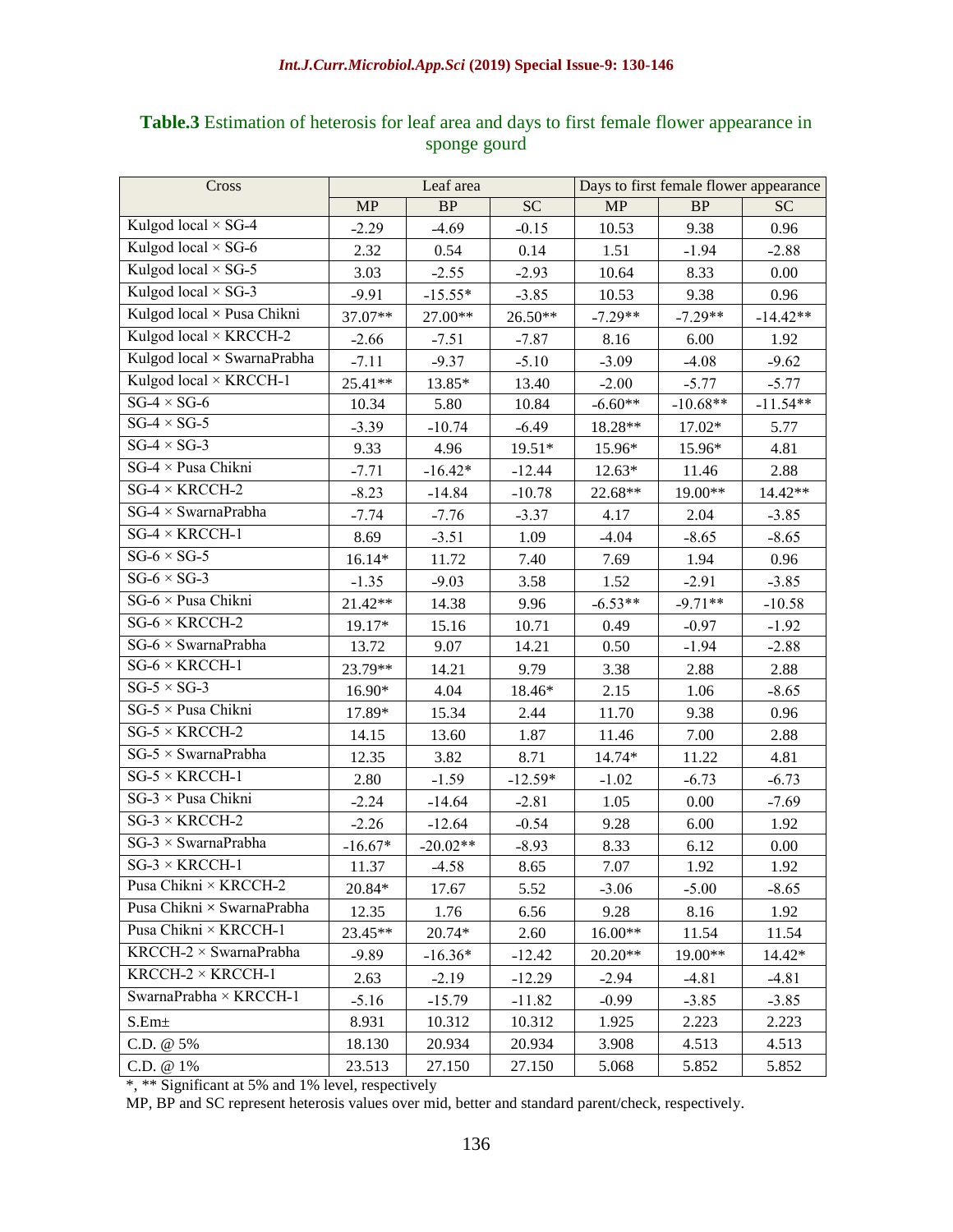| Table.4 Estimation of heterosis for node at which first female flower appeared and sex ratio in |  |
|-------------------------------------------------------------------------------------------------|--|
| sponge gourd                                                                                    |  |

| Cross                         |            | Node at which first female flower |                 | Sex ratio |           |            |
|-------------------------------|------------|-----------------------------------|-----------------|-----------|-----------|------------|
|                               | appeared   |                                   |                 |           |           |            |
|                               | <b>MP</b>  | BP                                | $\overline{SC}$ | MP        | BP        | <b>SC</b>  |
| Kulgod local × SG-4           | 2.44       | 0.00                              | $-41.67**$      | 33.75**   | 33.37**   | $-8.61$    |
| Kulgod local $\times$ SG-6    | 66.67**    | 59.09**                           | $-2.78$         | 65.03**   | 58.80**   | 8.82*      |
| Kulgod local $\times$ SG-5    | 10.64      | $-3.70$                           | $-27.78**$      | 13.89     | 6.90      | $-26.75**$ |
| Kulgod local $\times$ SG-3    | 85.71**    | 30.00                             | $-27.78**$      | 15.10     | 8.49      | $-16.00$   |
| Kulgod local × Pusa Chikni    | $-56.25**$ | $-65.00**$                        | $-80.56**$      | 3.46      | 2.87      | $-28.70**$ |
| Kulgod local × KRCCH-2        | 104.76**   | 95.45**                           | 19.44*          | $-8.62$   | $-20.32*$ | $-26.60**$ |
| Kulgod local × SwarnaPrabha   | 51.72**    | 10.00                             | $-38.89**$      | 19.32     | 15.24     | $-15.24$   |
| Kulgod local $\times$ KRCCH-1 | $-56.52**$ | $-61.54**$                        | $-72.22**$      | $-5.13$   | $-16.55$  | $-24.67**$ |
| $SG-4 \times SG-6$            | 44.19**    | 40.91**                           | $-13.89$        | 20.54     | 16.30     | $-20.75*$  |
| $SG-4 \times SG-5$            | 37.50**    | 22.22                             | $-8.33$         | 35.45**   | 27.47*    | $-13.14$   |
| $SG-4 \times SG-3$            | 31.03      | $-9.52$                           | $-47.22**$      | $-0.67$   | $-6.62$   | $-27.70**$ |
| SG-4 × Pusa Chikni            | $160.61**$ | 104.76**                          | 19.44*          | 43.32**   | 42.11**   | $-1.50$    |
| $SG-4 \times KRCCH-2$         | 25.58*     | 22.73                             | $-25.00**$      | 3.03      | $-10.38$  | $-17.44*$  |
| $SG-4 \times SwarnaPrabha$    | 53.33**    | 9.52                              | $-36.11**$      | 6.63      | 2.71      | $-24.46**$ |
| $SG-4 \times KRCCH-1$         | $-40.43**$ | $-46.15**$                        | $-61.11**$      | $-9.66$   | $-20.73*$ | $-28.44**$ |
| $SG-6 \times SG-5$            | -14.29     | $-22.22$                          | $-41.67**$      | 41.63**   | 38.01**   | $-12.57$   |
| $SG-6 \times SG-3$            | 0.00       | $-31.82*$                         | $-58.33**$      | 4.52      | $-4.98$   | $-26.43**$ |
| $SG-6 \times P$ usa Chikni    | 23.53      | $-4.55$                           | $-41.67**$      | 31.68**   | $26.02*$  | $-12.65$   |
| $SG-6 \times KRCCH-2$         | 31.82**    | 31.82*                            | $-19.44*$       | 5.03      | $-11.37$  | $-18.36*$  |
| $SG-6 \times SwarnaPrabha$    | 41.94*     | 0.00                              | $-38.89**$      | 27.42**   | 18.59     | $-12.78$   |
| $SG-6 \times KRCCH-1$         | 45.83**    | 34.62**                           | $-2.78$         | $-7.04$   | $-20.90*$ | $-28.59**$ |
| $SG-5 \times SG-3$            | $-60.00**$ | $-74.07**$                        | $-80.56**$      | 1.86      | $-9.53$   | $-29.95**$ |
| $SG-5 \times P$ usa Chikni    | 17.95      | $-14.81$                          | $-36.11**$      | 21.36     | 13.30     | $-21.47**$ |
| SG-5 $\times$ KRCCH-2         | 42.86**    | 29.63*                            | $-2.78$         | 29.77**   | 7.23      | $-1.23$    |
| $SG-5 \times SwarnaPrabha$    | 100.00**   | 33.33**                           | 0.00            | 70.79**   | 55.19**   | 14.14**    |
| SG-5 $\times$ KRCCH-1         | $-1.89$    | $-3.70$                           | $-27.78**$      | 18.37     | $-1.41$   | $-11.00$   |
| $SG-3 \times P$ usa Chikni    | 100.00**   | 66.67*                            | $-44.44**$      | 29.60**   | 22.80*    | $-4.92$    |
| $SG-3 \times KRCCH-2$         | $60.00**$  | 9.09                              | $-33.33**$      | $-0.66$   | $-8.58$   | $-15.79$   |
| $SG-3 \times SwarnaPrabha$    | 252.94**   | 233.33**                          | $-16.67$        | 4.87      | 2.24      | $-20.84*$  |
| $SG-3 \times KRCCH-1$         | 94.12**    | 26.92*                            | $-8.33$         | 25.13**   | 16.22     | 4.92       |
| Pusa Chikni × KRCCH-2         | $-17.65$   | $-36.36*$                         | $-61.11**$      | $-10.19$  | $-21.31*$ | $-27.51**$ |
| Pusa Chikni × SwarnaPrabha    | 71.43**    | 50.00                             | $-50.00**$      | 7.95      | 4.84      | $-22.89**$ |
| Pusa Chikni × KRCCH-1         | $31.58*$   | $-3.85$                           | $-30.56**$      | $-2.38$   | $-13.71$  | $-22.11**$ |
| $KRCCH-2 \times SwarnaPrabha$ | 80.65**    | 27.27                             | $-22.22*$       | 16.02     | 4.33      | $-3.90$    |
| KRCCH-2 × KRCCH-1             | $-33.33**$ | $-38.46**$                        | $-55.56**$      | $-17.95*$ | $-18.78*$ | $-25.18**$ |
| SwarnaPrabha × KRCCH-1        | 82.86**    | 23.08                             | $-11.11$        | 4.26      | $-5.40$   | $-14.60$   |
| S.Em <sub>±</sub>             | 0.885      | 1.022                             | 1.022           | 1.096     | 1.266     | 1.266      |
| C.D. @ 5%                     | 1.796      | 2.074                             | 2.074           | 2.225     | 2.570     | 2.570      |
| C.D. @ 1%                     | 2.330      | 2.690                             | 2.690           | 2.886     | 3.333     | 3.333      |

\*, \*\* Significant at 5% and 1% level, respectively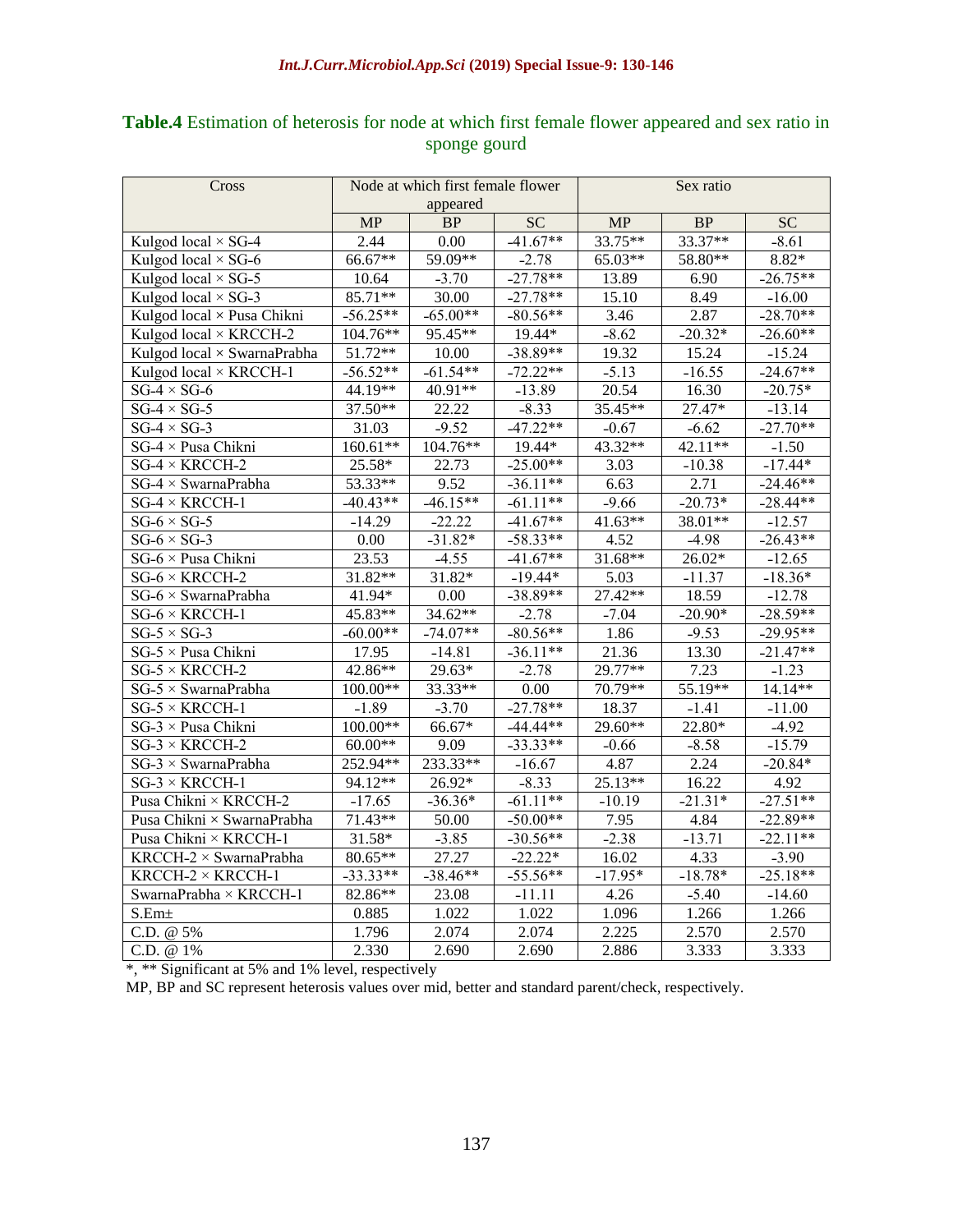| Cross                         |           | Days to first harvest |           | Days to last harvest |            |            |
|-------------------------------|-----------|-----------------------|-----------|----------------------|------------|------------|
|                               | <b>MP</b> | BP                    | <b>SC</b> | MP                   | $\rm BP$   | <b>SC</b>  |
| Kulgod local $\times$ SG-4    | 15.08**   | 12.40**               | $8.21*$   | $8.75*$              | 3.59       | $-0.31$    |
| Kulgod local $\times$ SG-6    | $-3.10$   | $-3.10$               | $-6.72$   | $-10.39**$           | $-10.97*$  | $-13.21**$ |
| Kulgod local $\times$ SG-5    | 5.06      | 4.65                  | 0.75      | 2.19                 | $-0.98$    | $-4.72$    |
| Kulgod local $\times$ SG-3    | $14.40**$ | $10.85*$              | 6.72      | $-7.69*$             | $-11.18**$ | $-7.55$    |
| Kulgod local × Pusa Chikni    | $-6.25**$ | $-6.98**$             | $-10.45*$ | 20.27**              | 15.36**    | $11.01**$  |
| Kulgod local × KRCCH-2        | 1.57      | 0.00                  | $-3.73$   | $-6.98$              | $-9.57*$   | $-7.86$    |
| Kulgod local × SwarnaPrabha   | $-0.40$   | $-3.10$               | $-6.72$   | 2.54                 | $-0.31$    | 1.57       |
| Kulgod local × KRCCH-1        | $-3.91*$  | $-4.65*$              | $-8.21*$  | 11.22**              | 8.50       | 4.40       |
| $SG-4 \times SG-6$            | 2.38      | 0.00                  | $-3.73$   | 6.98                 | 1.29       | $-1.26$    |
| $SG-4 \times SG-5$            | 13.15**   | 10.94*                | 5.97      | 9.93*                | 8.01       | $-2.52$    |
| $SG-4 \times SG-3$            | 18.03**   | 17.07**               | 7.46      | 2.63                 | $-5.74$    | $-1.89$    |
| $SG-4 \times P$ usa Chikni    | 1.60      | 0.00                  | $-5.22$   | 2.15                 | 1.42       | $-10.38*$  |
| $SG-4 \times KRCCH-2$         | 12.10**   | 11.20*                | 3.73      | $-10.48**$           | $-16.98**$ | $-15.41**$ |
| $SG-4 \times SwarnaPrabha$    | $7.76*$   | 7.32                  | $-1.49$   | $-7.82*$             | $-14.51**$ | $-12.89**$ |
| $SG-4 \times KRCCH-1$         | $-1.60$   | $-3.15$               | $-8.21*$  | $10.56**$            | 7.90       | $-1.26$    |
| $SG-6 \times SG-5$            | 5.84      | 5.43                  | 1.49      | $-2.85$              | $-6.45$    | $-8.81*$   |
| $SG-6 \times SG-3$            | $-0.80$   | $-3.88$               | $-7.46$   | $-4.84$              | $-7.85$    | $-4.09$    |
| SG-6 × Pusa Chikni            | 2.34      | 1.55                  | $-2.24$   | 5.25                 | 0.32       | $-2.20$    |
| $SG-6 \times KRCCH-2$         | 1.57      | 0.00                  | $-3.73$   | $-17.67**$           | $-19.44**$ | $-17.92**$ |
| $SG-6 \times SwarnaPrabha$    | 3.59      | 0.78                  | $-2.99$   | 1.89                 | $-0.31$    | 1.57       |
| $SG-6 \times KRCCH-1$         | 5.47      | 4.65                  | 0.75      | $13.81**$            | $10.32*$   | 7.55       |
| $SG-5 \times SG-3$            | $-2.81$   | $-5.47$               | $-9.70*$  | $8.74*$              | 1.51       | 5.66       |
| $SG-5 \times P$ usa Chikni    | 2.75      | 2.34                  | $-2.24$   | 18.31**              | 17.07**    | 5.66       |
| $SG-5 \times KRCCH-2$         | 1.98      | 0.78                  | $-3.73$   | 12.93**              | 6.48       | 8.49*      |
| $SG-5 \times SwarnaPrabha$    | $8.00*$   | 5.47                  | 0.75      | 2.13                 | $-3.70$    | $-1.89$    |
| $SG-5 \times KRCCH-1$         | 1.18      | 0.78                  | $-3.73$   | 16.96**              | $16.15**$  | 6.29       |
| $SG-3 \times P$ usa Chikni    | $-0.81$   | $-3.15$               | $-8.21*$  | 4.90                 | $-3.02$    | 0.94       |
| $SG-3 \times KRCCH-2$         | 4.88      | 3.20                  | $-3.73$   | $-12.67**$           | $-13.60**$ | $-10.06*$  |
| $SG-3 \times SwarnaPrabha$    | 6.17      | 5.74                  | $-3.73$   | $-2.90$              | $-3.93$    | 0.00       |
| $SG-3 \times KRCCH-1$         | 7.26      | 4.72                  | $-0.75$   | 4.82                 | $-1.51$    | 2.52       |
| Pusa Chikni × KRCCH-2         | $-0.79$   | $-1.57$               | $-6.72$   | 4.13                 | $-2.78$    | $-0.94$    |
| Pusa Chikni × SwarnaPrabha    | 3.61      | 1.57                  | $-3.73$   | 1.16                 | $-5.56$    | $-3.77$    |
| Pusa Chikni × KRCCH-1         | 14.17**   | 14.17**               | $8.21*$   | 4.55                 | 2.75       | $-5.97$    |
| $KRCCH-2 \times SwarnaPrabha$ | 1.21      | 0.00                  | $-6.72$   | $-7.41*$             | $-7.41$    | $-5.66$    |
| $KRCCH-2 \times KRCCH-1$      | 5.56      | 4.72                  | $-0.75$   | 2.76                 | $-2.47$    | $-0.63$    |
| SwarnaPrabha × KRCCH-1        | 6.83      | 4.72                  | $-0.75$   | 3.41                 | $-1.85$    | 0.00       |
| $S.Em\pm$                     | 1.542     | 1.780                 | 1.780     | 3.778                | 4.363      | 4.363      |
| C.D. $@5\%$                   | 3.130     | 3.614                 | 3.614     | 7.671                | 8.857      | 8.857      |
| C.D. @ 1%                     | 4.060     | 4.688                 | 4.688     | 9.948                | 11.487     | 11.487     |

## **Table.5** Estimation of heterosis for days to first harvest and days to last harvest in sponge gourd

\*, \*\* Significant at 5% and 1% level, respectively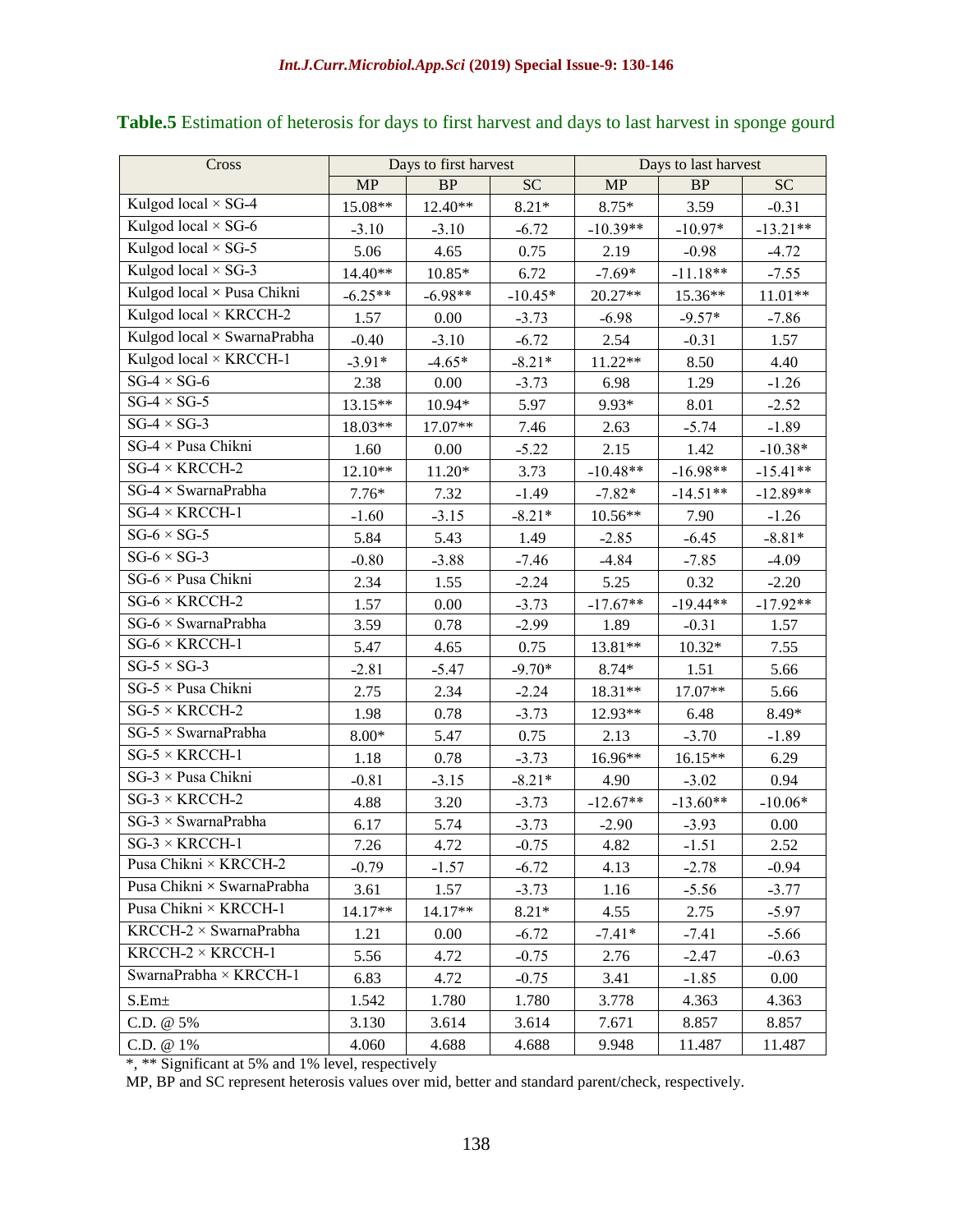| Cross                             | Fruiting period |            | Fruit set  |            |            |           |
|-----------------------------------|-----------------|------------|------------|------------|------------|-----------|
|                                   | MP              | <b>BP</b>  | <b>SC</b>  | MP         | BP         | <b>SC</b> |
| Kulgod local $\times$ SG-4        | 3.86            | $-2.78$    | $-6.42$    | $-1.01$    | $-3.84$    | $-4.87$   |
| Kulgod local $\times$ SG-6        | $-15.38*$       | $-16.30*$  | $-17.65*$  | $10.72*$   | 5.50       | 4.37      |
| Kulgod local $\times$ SG-5        | 0.00            | $-5.00$    | $-8.56$    | $-3.53$    | $-8.30$    | 0.67      |
| Kulgod local $\times$ SG-3        | $-21.63**$      | $-27.70**$ | $-17.65*$  | $-14.95**$ | $-18.71**$ | $-11.79*$ |
| Kulgod local × Pusa Chikni        | 40.06**         | $31.11**$  | $26.20**$  | 13.03**    | $10.73*$   | 9.54      |
| Kulgod local × KRCCH-2            | $-12.57$        | $-17.33*$  | $-10.70$   | 8.11       | 8.00       | 6.84      |
| Kulgod local × SwarnaPrabha       | 4.42            | $-1.95$    | 7.49       | 7.09       | 4.27       | 8.89      |
| Kulgod local × KRCCH-1            | 22.19**         | 17.78*     | 13.37      | 12.73**    | 8.31       | 7.14      |
| $SG-4 \times SG-6$                | 10.26           | 2.17       | 0.53       | 20.04**    | 17.67**    | 9.76      |
| $SG-4 \times SG-5$                | 7.21            | 5.56       | $-8.56$    | 5.99       | $-1.97$    | 7.61      |
| $SG-4 \times SG-3$                | $-7.57$         | $-19.72**$ | $-8.56$    | 6.37       | $-1.09$    | 7.32      |
| $SG-4 \times P$ usa Chikni        | 2.55            | 2.55       | $-13.90$   | 13.68**    | 12.72*     | 6.96      |
| $SG-4 \times KRCCH-2$             | $-25.91**$      | $-34.16**$ | $-28.88**$ | 13.94**    | $10.81*$   | 9.39      |
| $SG-4 \times SwarnaPrabha$        | $-18.23**$      | $-27.80**$ | $-20.86**$ | 0.13       | $-5.22$    | $-1.01$   |
| $SG-4 \times KRCCH-1$             | 19.75**         | 16.17      | 3.74       | 18.57**    | $17.22**$  | 9.35      |
| $SG-6 \times SG-5$                | $-9.25$         | $-14.67$   | $-16.04*$  | 8.84       | $-1.16$    | 8.50      |
| $SG-6 \times SG-3$                | $-7.30$         | $-13.62*$  | $-1.60$    | 4.59       | $-4.53$    | 3.60      |
| SG-6 × Pusa Chikni                | 7.33            | $-0.54$    | $-2.14$    | 16.86**    | 13.60*     | 7.80      |
| $SG-6 \times KRCCH-2$             | $-30.05**$      | $-33.17**$ | $-27.81**$ | 13.62**    | 8.36       | 6.98      |
| $SG-6 \times SwarnaPrabha$        | 0.77            | $-4.39$    | 4.81       | 14.69**    | 6.54       | 11.26*    |
| $SG-6 \times KRCCH-1$             | 19.66**         | 14.13      | 12.30      | 16.55**    | 15.54**    | 5.33      |
| $SG-5 \times SG-3$                | 16.27*          | 2.35       | 16.58*     | $-1.65$    | $-2.21$    | 7.35      |
| $SG-5 \times P$ usa Chikni        | 34.17**         | 32.10**    | 14.44      | 2.99       | $-3.99$    | 5.40      |
| $SG-5 \times KRCCH-2$             | 20.33**         | 8.42       | $17.11*$   | 1.32       | $-3.78$    | 5.63      |
| $SG-5 \times SwarnaPrabha$        | $-1.91$         | $-12.20$   | $-3.74$    | $-3.32$    | $-5.67$    | 3.55      |
| $SG-5 \times KRCCH-1$             | 28.88**         | 26.95**    | 13.37      | 11.38*     | 1.94       | 11.90*    |
| SG-3 × Pusa Chikni                | 8.65            | $-5.63$    | 7.49       | 4.84       | $-1.73$    | 6.63      |
| $SG-3 \times KRCCH-2$             | $-22.89**$      | $-24.88**$ | $-14.44$   | $-14.09**$ | $-17.97**$ | $-10.99*$ |
| $SG-3 \times SwarnaPrabha$        | $-8.13$         | $-9.86$    | 2.67       | 3.03       | 1.10       | 9.70      |
| $SG-3 \times KRCCH-1$             | 3.16            | $-7.98$    | 4.81       | 7.70       | $-0.91$    | 7.52      |
| Pusa Chikni × KRCCH-2             | 7.52            | $-4.46$    | 3.21       | 7.33       | 5.25       | 3.90      |
| Pusa Chikni $\times$ SwarnaPrabha | $-0.55$         | $-12.20$   | $-3.74$    | 11.38*     | 6.29       | $11.01*$  |
| Pusa Chikni × KRCCH-1             | $-3.09$         | $-5.99$    | $-16.04*$  | 14.65**    | 12.40*     | 6.66      |
| $KRCCH-2 \times SwarnaPrabha$     | $-12.53*$       | $-13.17$   | $-4.81$    | 3.77       | 0.93       | 5.41      |
| KRCCH- $2 \times$ KRCCH-1         | 0.81            | $-7.92$    | $-0.53$    | $10.65*$   | 6.41       | 5.05      |
| SwarnaPrabha × KRCCH-1            | 1.08            | $-8.29$    | 0.53       | 6.63       | $-0.14$    | 4.29      |
| S.Em±                             | 3.999           | 4.618      | 4.618      | 3.477      | 4.014      | 4.014     |
| C.D. @ 5%                         | 8.119           | 9.375      | 9.375      | 7.058      | 8.150      | 8.150     |
| C.D. @ 1%                         | 10.530          | 12.158     | 12.158     | 9.153      | 10.569     | 10.569    |

## **Table.6** Estimation of heterosis for fruiting period and fruit set in sponge gourd

\*, \*\* Significant at 5% and 1% level, respectively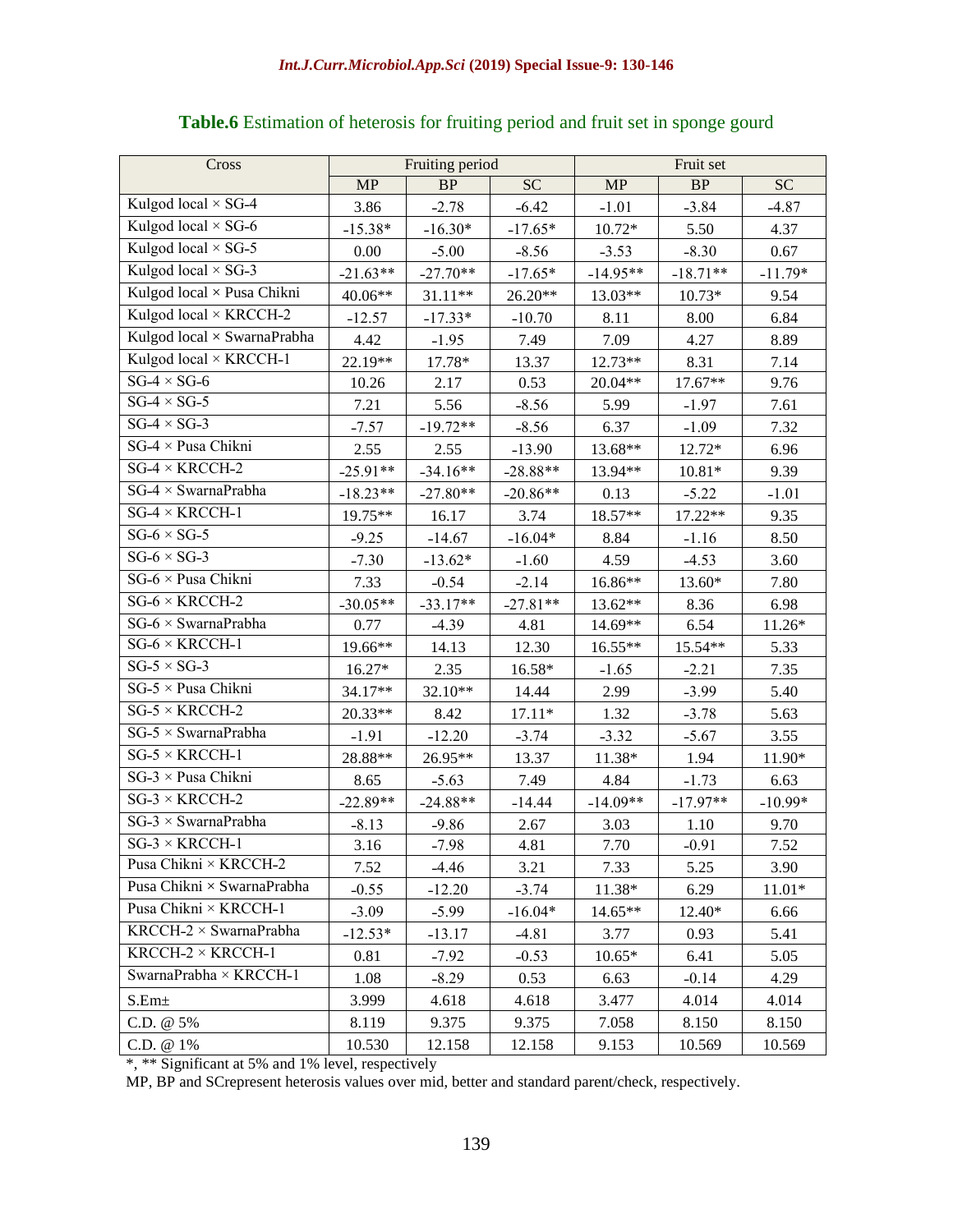| Cross                         |            | Fruit length |           |           | Fruit diameter |            |
|-------------------------------|------------|--------------|-----------|-----------|----------------|------------|
|                               | MP         | <b>BP</b>    | <b>SC</b> | <b>MP</b> | <b>BP</b>      | <b>SC</b>  |
| Kulgod local × SG-4           | 13.07      | 9.64         | 5.99      | 3.18      | $-0.76$        | 0.43       |
| Kulgod local $\times$ SG-6    | 8.54       | 4.46         | 9.19      | $-3.10$   | $-5.06$        | $-11.25$   |
| Kulgod local $\times$ SG-5    | $-28.99**$ | $-33.29**$   | $-26.63*$ | 6.61      | 6.41           | $-0.17$    |
| Kulgod local $\times$ SG-3    | $-1.40$    | $-8.59$      | 3.46      | $-4.40$   | $-8.28$        | $-6.70$    |
| Kulgod local × Pusa Chikni    | 45.39**    | 20.66**      | 16.64*    | $-2.44$   | $-5.82$        | $-5.41$    |
| Kulgod local × KRCCH-2        | $-8.97$    | $-10.83$     | $-10.12$  | 5.34      | 1.36           | 2.49       |
| Kulgod local × SwarnaPrabha   | 16.36      | 15.65*       | 13.18     | 5.78      | 5.59           | $-0.95$    |
| Kulgod local × KRCCH-1        | 14.43      | 8.37         | 17.18     | $-4.09$   | $-8.46$        | $-14.43*$  |
| $SG-4 \times SG-6$            | 8.66       | 1.53         | 6.13      | $-5.85$   | $-11.21$       | $-10.14$   |
| $SG-4 \times SG-5$            | 5.17       | $-4.00$      | 5.59      | 4.32      | 0.51           | 1.72       |
| $SG-4 \times SG-3$            | 11.36      | 0.35         | 13.58     | $-8.04$   | $-8.28$        | $-6.70$    |
| $SG-4 \times P$ usa Chikni    | 34.54**    | 14.52        | 3.99      | $-8.82$   | $-9.17$        | $-8.08$    |
| $SG-4 \times KRCCH-2$         | $24.67*$   | 18.49**      | 19.44**   | 2.25      | 2.21           | 3.44       |
| $SG-4 \times SwarnaPrabha$    | 18.00      | 13.74        | 11.32     | 1.06      | $-2.63$        | $-1.46$    |
| $SG-4 \times KRCCH-1$         | 11.91      | 2.96         | 11.32     | 6.14      | $-2.38$        | $-1.20$    |
| $SG-6 \times SG-5$            | $-3.91$    | $-6.30$      | 3.06      | 13.30*    | 10.81          | 3.95       |
| $SG-6 \times SG-3$            | $-0.18$    | $-4.00$      | 8.66      | $-4.67$   | $-10.30$       | $-8.76$    |
| SG-6 × Pusa Chikni            | 24.68*     | 0.38         | 4.93      | 5.38      | $-0.26$        | 0.17       |
| $SG-6 \times KRCCH-2$         | $-4.02$    | $-5.73$      | $-1.46$   | 5.18      | $-0.76$        | 0.34       |
| $SG-6 \times SwarnaPrabha$    | $-3.42$    | $-6.50$      | $-2.26$   | $-14.04*$ | $-15.93*$      | $-21.13**$ |
| $SG-6 \times KRCCH-1$         | $-3.07$    | $-4.68$      | 3.06      | 16.08**   | 13.03          | 1.37       |
| $SG-5 \times SG-3$            | $-8.95$    | $-10.24$     | 1.60      | 1.76      | $-2.20$        | $-0.52$    |
| $SG-5 \times P$ usa Chikni    | 31.95**    | 4.24         | 14.65     | 1.90      | $-1.45$        | $-1.03$    |
| $SG-5 \times KRCCH-2$         | 4.49       | 0.12         | 10.12     | $-2.51$   | $-6.03$        | $-4.98$    |
| $SG-5 \times SwarnaPrabha$    | 3.91       | $-1.82$      | 7.99      | 1.19      | 1.19           | $-5.07$    |
| $SG-5 \times KRCCH-1$         | $-6.11$    | $-6.90$      | 2.40      | 7.83      | 2.75           | $-3.61$    |
| SG-3 × Pusa Chikni            | 10.01      | $-14.00$     | $-2.66$   | 1.57      | 0.93           | 2.66       |
| $SG-3 \times KRCCH-2$         | $-19.10$   | $-23.53*$    | $-13.45$  | $-11.48*$ | $-11.74$       | $-10.22$   |
| $SG-3 \times SwarnaPrabha$    | $-15.46$   | $-21.18*$    | $-10.79$  | 3.34      | $-0.68$        | 1.03       |
| $SG-3 \times KRCCH-1$         | $-20.70*$  | $-22.47*$    | $-12.25$  | 10.72     | 1.60           | 3.35       |
| Pusa Chikni × KRCCH-2         | 19.42      | $-2.51$      | $-1.73$   | $-6.91$   | $-7.22$        | $-6.19$    |
| Pusa Chikni × SwarnaPrabha    | 38.71**    | 14.56        | 12.12     | 5.62      | 2.14           | 2.58       |
| Pusa Chikni × KRCCH-1         | 8.60       | $-13.67$     | $-6.66$   | $-7.23$   | $-14.37*$      | $-14.00*$  |
| $KRCCH-2 \times SwarnaPrabha$ | $-4.02$    | $-5.42$      | $-4.66$   | 3.39      | $-0.34$        | 0.77       |
| KRCCH- $2 \times$ KRCCH-1     | $-7.84$    | $-10.96$     | $-3.73$   | 7.57      | $-1.02$        | 0.09       |
| SwarnaPrabha × KRCCH-1        | 17.00      | 11.45        | 20.51     | 10.81     | 5.59           | $-0.95$    |
| $S.Em\pm$                     | 2.536      | 2.928        | 2.928     | 0.204     | 0.235          | 0.235      |
| C.D. @ 5%                     | 5.148      | 5.945        | 5.945     | 0.414     | 0.478          | 0.478      |
| C.D. @ 1%                     | 6.677      | 7.710        | 7.710     | 0.537     | 0.620          | 0.620      |

#### **Table.7** Estimation of heterosis for fruit length and fruit diameter in sponge gourd

\*, \*\* Significant at 5% and 1% level, respectively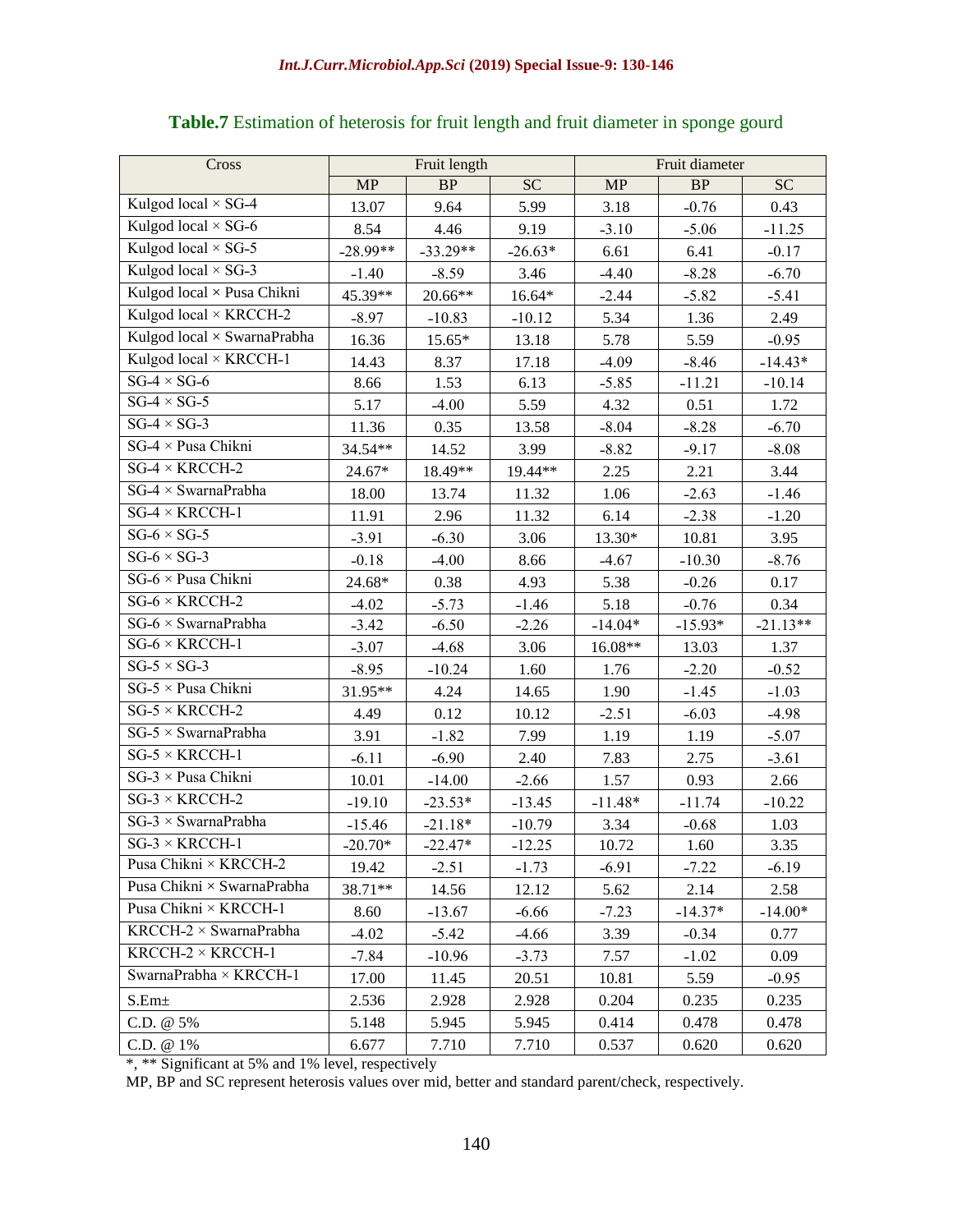| Cross                                 | Average fruit weight |            | Number of fruits/plant |            |            |           |
|---------------------------------------|----------------------|------------|------------------------|------------|------------|-----------|
|                                       | MP                   | <b>BP</b>  | <b>SC</b>              | <b>MP</b>  | $\rm BP$   | <b>SC</b> |
| Kulgod local $\times$ SG-4            | 31.57**              | 24.39**    | 3.15                   | $-31.01**$ | $-33.33**$ | $-14.01$  |
| Kulgod local $\times$ SG-6            | 27.47**              | 23.50**    | $-2.72$                | $-20.93$   | $-26.05*$  | 2.17      |
| Kulgod local $\times$ SG-5            | 48.67**              | 44.59**    | 6.81                   | $-24.10*$  | $-36.16**$ | 12.56     |
| Kulgod local $\times$ SG-3            | 14.20*               | $-4.33$    | 4.63                   | $-26.91*$  | $-32.67**$ | $-3.86$   |
| Kulgod local × Pusa Chikni            | 24.73**              | 24.71**    | $-7.84$                | 37.62**    | 37.21**    | 66.04**   |
| Kulgod local × KRCCH-2                | 20.27*               | 7.44       | $-20.64**$             | 35.70**    | 22.89      | 47.83**   |
| Kulgod local × SwarnaPrabha           | 3.78                 | $-4.77$    | $-15.77*$              | $-12.45$   | $-18.66$   | 14.01     |
| Kulgod local × KRCCH-1                | 38.89**              | 27.39**    | $-5.89$                | $30.25*$   | 13.25      | 36.23*    |
| $SG-4 \times SG-6$                    | 1.67                 | $-0.88$    | $-17.80**$             | $-4.88$    | $-8.04$    | 27.05     |
| $SG-4 \times SG-5$                    | 45.35**              | 33.85**    | 11.00                  | $-20.73*$  | $-31.37**$ | 21.01     |
| $SG-4 \times SG-3$                    | 8.84                 | $-4.32$    | 4.64                   | $-8.45$    | $-12.87$   | 24.40     |
| $\overline{SG-4 \times P}$ usa Chikni | 29.62**              | 22.56**    | 1.64                   | $-15.94$   | $-18.54$   | 5.07      |
| $SG-4 \times KRCCH-2$                 | $-17.93*$            | $-30.21**$ | $-42.13**$             | 3.62       | $-8.99$    | 17.39     |
| $SG-4 \times SwarnaPrabha$            | $-22.22**$           | $-24.65**$ | $-33.35**$             | $-11.87$   | $-15.39$   | 18.60     |
| $SG-4 \times KRCCH-1$                 | 43.79**              | 25.33**    | 3.93                   | 47.07**    | $24.21*$   | $60.22**$ |
| $SG-6 \times SG-5$                    | $-35.73**$           | $-39.39**$ | $-52.26**$             | $-27.65**$ | $-35.48**$ | 13.77     |
| $SG-6 \times SG-3$                    | $-13.06*$            | $-25.22**$ | $-18.21**$             | $-0.18$    | $-1.79$    | 40.22*    |
| $SG-6 \times P$ usa Chikni            | $-32.36**$           | $-34.45**$ | $-48.36**$             | $-7.18$    | $-12.94$   | 20.29     |
| $SG-6 \times KRCCH-2$                 | 36.37**              | 18.49*     | $-6.67$                | $-1.43$    | $-15.91$   | 16.18     |
| $SG-6 \times SwarnaPrabha$            | $-1.85$              | $-7.22$    | $-17.94**$             | $-9.57$    | $-10.22$   | 25.85     |
| $SG-6 \times KRCCH-1$                 | 53.10**              | 36.46**    | 7.49                   | 9.36       | $-10.14$   | 24.15     |
| $SG-5 \times SG-3$                    | 12.06                | $-8.20$    | 0.40                   | $-7.17$    | $-16.00$   | 48.12**   |
| $\overline{SG}$ -5 × Pusa Chikni      | 33.85**              | 30.14**    | $-3.83$                | $-25.59**$ | $-37.26**$ | 10.63     |
| $SG-5 \times KRCCH-2$                 | 40.54**              | $28.76**$  | $-10.11$               | $-20.46*$  | $-38.22**$ | 8.94      |
| $SG-5 \times SwarnaPrabha$            | 30.39**              | $16.65*$   | 3.17                   | $-41.54**$ | $-47.53**$ | $-7.49*$  |
| $SG-5 \times KRCCH-1$                 | 72.50**              | 62.41**    | 13.37**                | $-12.02$   | $-33.84**$ | 16.67     |
| $SG-3 \times P$ usa Chikni            | 12.23                | $-5.97$    | 2.84                   | $-15.03$   | $-21.50$   | 12.08     |
| $SG-3 \times KRCCH-2$                 | 12.95                | $-13.52*$  | $-5.42$                | $-11.37$   | $-25.39*$  | 6.52      |
| $SG-3 \times SwarnaPrabha$            | 6.47                 | $-3.72$    | 5.31                   | $-11.05$   | $-11.86$   | 25.85     |
| $SG-3 \times KRCCH-1$                 | $15.15*$             | $-9.97$    | $-1.54$                | $-17.42$   | $-33.01**$ | $-4.35$   |
| Pusa Chikni × KRCCH-2                 | 34.60**              | $20.21*$   | $-11.16$               | 15.36      | 4.19       | 26.09     |
| Pusa Chikni × SwarnaPrabha            | 13.14                | 3.84       | $-8.15$                | $-11.40$   | $-17.46$   | 15.70     |
| Pusa Chikni × KRCCH-1                 | 29.64**              | 18.89*     | $-12.14$               | 28.19*     | 11.18      | 34.54*    |
| $KRCCH-2 \times SwarnaPrabha$         | $-19.92*$            | $-33.66**$ | $-41.32**$             | $-10.60$   | $-24.18*$  | 6.28      |
| KRCCH- $2 \times$ KRCCH-1             | 63.36**              | 58.67**    | $-2.19$                | 55.70**    | 48.76**    | 45.17**   |
| SwarnaPrabha × KRCCH-1                | $-19.08*$            | $-31.34**$ | $-39.27**$             | $-14.16$   | $-29.86**$ | $-1.69$   |
| S.Em <sub>±</sub>                     | 10.903               | 12.589     | 12.589                 | 1.896      | 2.189      | 2.189     |
| C.D. @ 5%                             | 22.133               | 25.558     | 25.558                 | 3.848      | 4.444      | 4.444     |
| C.D. @ 1%                             | 28.705               | 33.146     | 33.146                 | 4.991      | 5.763      | 5.763     |

## **Table.8** Estimation of heterosis for average fruit weight and number of fruits per plant in sponge gourd

\*, \*\* Significant at 5% and 1% level, respectively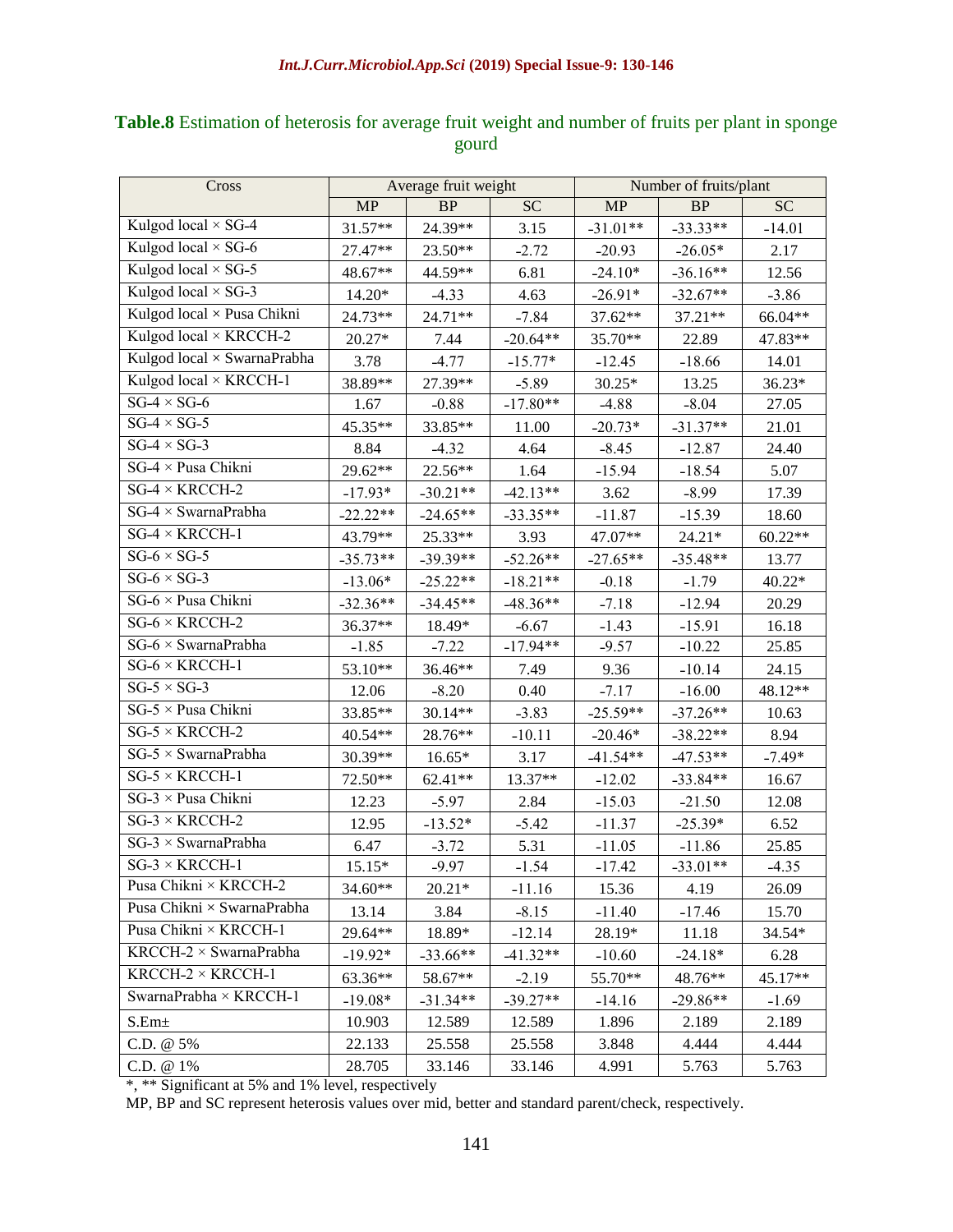| Cross                                    | Fruit yield per plant |            |           | Number of seeds/fruit |            |            |  |
|------------------------------------------|-----------------------|------------|-----------|-----------------------|------------|------------|--|
|                                          | <b>MP</b>             | <b>BP</b>  | <b>SC</b> | <b>MP</b>             | BP         | <b>SC</b>  |  |
| Kulgod local $\times$ SG-4               | 11.18                 | 2.83       | 1.32      | 0.46                  | $-1.35$    | $-10.33$   |  |
| Kulgod local $\times$ SG-6               | $-5.43$               | $-5.83$    | $-7.22$   | 14.67                 | 0.98       | $-8.21$    |  |
| Kulgod local $\times$ SG-5               | 0.50                  | $-5.74$    | $-7.13$   | $-3.80$               | $-13.73$   | $-21.58$   |  |
| Kulgod local $\times$ SG-3               | $-24.06**$            | $-41.14**$ | 5.41      | 10.98                 | 4.95       | $-4.60$    |  |
| $\overline{Kul}$ god local × Pusa Chikni | 90.16**               | 78.27**    | 100.74**  | $-21.69$              | $-26.66$   | $-33.33**$ |  |
| Kulgod local × KRCCH-2                   | $-4.98$               | $-9.83$    | $-1.05$   | 20.76                 | 17.63      | 12.78      |  |
| Kulgod $local \times SwarnaPrahba$       | $-31.71**$            | $-46.40**$ | $-7.31$   | 2.40                  | $-2.61$    | $-11.47$   |  |
| Kulgod local × KRCCH-1                   | 58.89**               | 47.17**    | 70.08**   | $-13.96$              | $-19.71$   | $-15.77$   |  |
| $SG-4 \times SG-6$                       | 10.53                 | 2.63       | 0.27      | $-24.09$              | $-32.07*$  | $-40.48**$ |  |
| $SG-4 \times SG-5$                       | 16.91                 | 15.17      | $-0.60$   | 10.27                 | 0.52       | $-11.92$   |  |
| $SG-4 \times SG-3$                       | $-17.73*$             | $-39.63**$ | 8.11      | 13.75                 | 9.46       | $-4.08$    |  |
| $SG-4 \times P$ usa Chikni               | $-0.86$               | $-13.57$   | $-2.68$   | 11.62                 | 6.35       | $-6.81$    |  |
| $SG-4 \times KRCCH-2$                    | $-16.65$              | $-26.53*$  | $-19.37$  | 3.03                  | $-1.40$    | $-5.46$    |  |
| $SG-4 \times SwarnaPrabha$               | $-30.72**$            | $-48.59**$ | $-11.08$  | 34.72**               | $30.40*$   | 14.27      |  |
| $SG-4 \times KRCCH-1$                    | 62.63**               | 40.23**    | 62.06**   | $-26.04*$             | $-32.13**$ | $-28.80*$  |  |
| $SG-6 \times SG-5$                       | 8.16                  | 1.85       | $-0.49$   | 18.82                 | 16.40      | $-16.04$   |  |
| $SG-6 \times SG-3$                       | 2.32                  | $-20.92**$ | $41.60**$ | 13.93                 | 5.62       | $-14.43$   |  |
| $SG-6 \times P$ usa Chikni               | 7.49                  | 0.38       | 13.03     | $-5.00$               | $-11.08$   | $-29.44*$  |  |
| $SG-6 \times KRCCH-2$                    | 18.75                 | 12.24      | 23.17     | 15.39                 | $-0.66$    | $-4.76$    |  |
| $SG-6 \times SwarnaPrabha$               | $-38.70**$            | $-52.03**$ | $-17.05$  | 10.26                 | 1.65       | $-16.64$   |  |
| $SG-6 \times KRCCH-1$                    | 8.28                  | $-0.10$    | 15.46     | $-34.13**$            | $-45.34**$ | $-42.66**$ |  |
| $SG-5 \times SG-3$                       | 47.04**               | 8.96       | 95.11**   | $-5.64$               | $-10.81$   | $-27.74*$  |  |
| SG-5 × Pusa Chikni                       | 16.79                 | 3.15       | 16.15     | 50.06**               | 43.23**    | 13.66*     |  |
| $SG-5 \times KRCCH-2$                    | 11.11                 | $-0.75$    | 8.91      | $-10.32$              | $-21.42$   | $-24.66$   |  |
| $SG-5 \times SwarnaPrabha$               | $-23.94**$            | $-42.99**$ | $-1.41$   | 34.30*                | 26.21      | 3.50       |  |
| $SG-5 \times KRCCH-1$                    | $-3.30$               | $-15.54$   | $-2.39$   | $-27.13*$             | $-38.51**$ | $-35.50**$ |  |
| $SG-3 \times P$ usa Chikni               | $-33.71**$            | $-46.01**$ | $-3.33$   | 15.74                 | 14.56      | $-7.19$    |  |
| $SG-3 \times KRCCH-2$                    | $-47.30**$            | $-57.50**$ | $-23.91$  | 20.79                 | 11.43      | 6.84       |  |
| $SG-3 \times SwarnaPrabha$               | $-36.56**$            | $-37.64**$ | 11.66     | 28.44*                | 27.66      | 4.70       |  |
| $SG-3 \times KRCCH-1$                    | $-26.95**$            | $-39.90**$ | 7.62      | 18.65                 | 5.14       | 10.30      |  |
| Pusa Chikni × KRCCH-2                    | 20.74*                | 19.21      | 34.23**   | 6.73                  | $-2.47$    | $-6.49$    |  |
| Pusa Chikni × SwarnaPrabha               | $-13.76$              | $-28.81**$ | 23.12     | 15.19                 | 13.33      | $-7.06$    |  |
| Pusa Chikni × KRCCH-1                    | $-21.24*$             | $-22.25*$  | $-10.14$  | 0.30                  | $-11.92$   | $-7.60$    |  |
| $KRCCH-2 \times SwarnaPrabha$            | $-37.11**$            | $-48.60**$ | $-11.10$  | 14.44                 | 6.17       | 1.79       |  |
| KRCCH- $2 \times$ KRCCH-1                | $-12.88$              | $-15.08$   | $-1.85$   | 4.33                  | $-0.16$    | 4.74       |  |
| SwarnaPrabha × KRCCH-1                   | $-43.29**$            | $-52.69**$ | $-18.19$  | 3.33                  | $-7.94$    | $-3.43$    |  |
| $\text{S.Em}\pm$                         | 0.160                 | 0.185      | 0.185     | 31.160                | 35.981     | 35.981     |  |
| C.D. @ 5%                                | 0.325                 | 0.375      | 0.375     | 63.258                | 73.044     | 73.044     |  |
| C.D. @ 1%                                | 0.421                 | 0.486      | 0.486     | 82.040                | 94.732     | 94.732     |  |

### **Table.9** Estimation of heterosis for fruit yield per plant and number of seeds per fruit in sponge gourd

\*, \*\* Significant at 5% and 1% level, respectively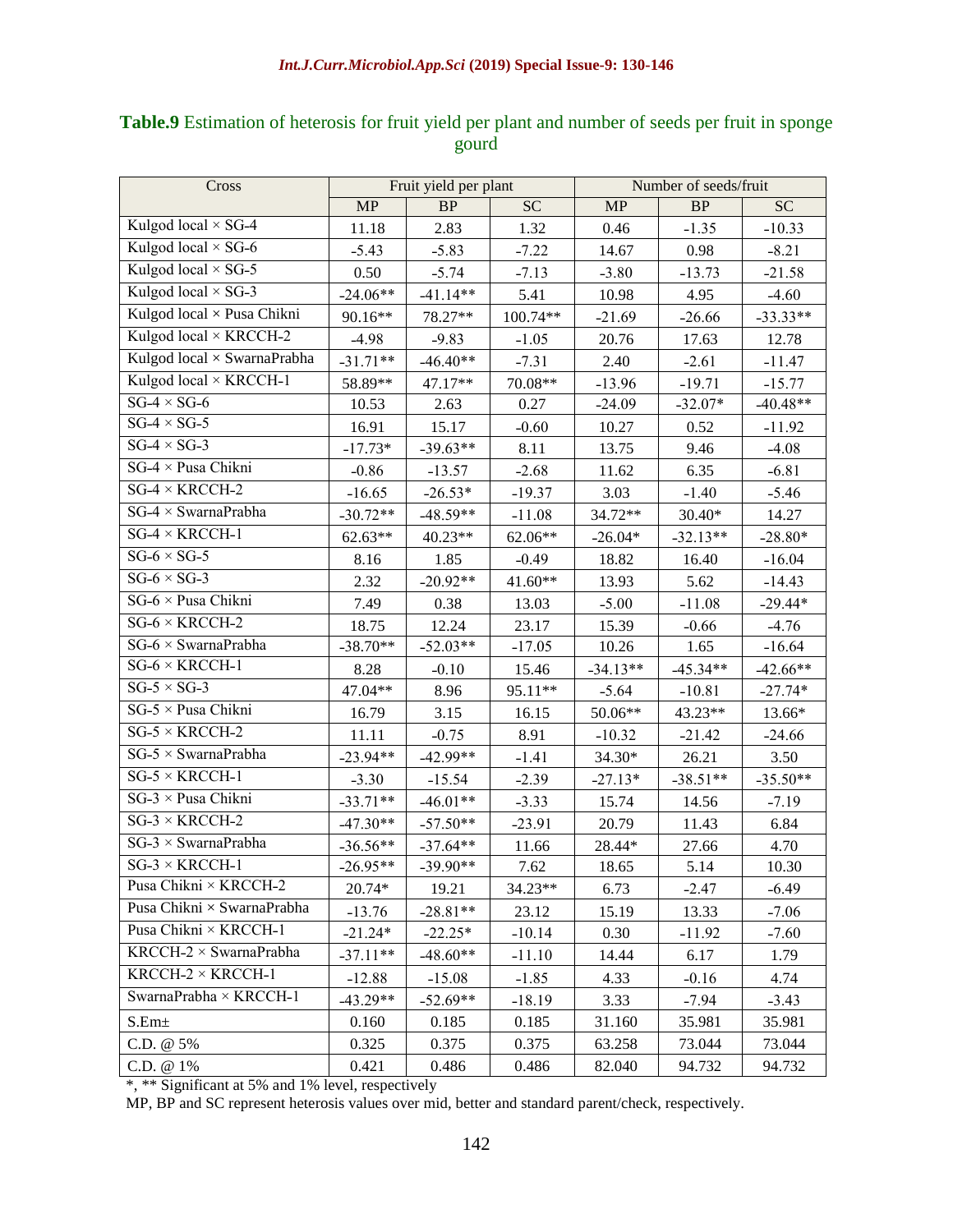| Cross                                    | Rind thickness |            |            | Flesh thickness |            |            |
|------------------------------------------|----------------|------------|------------|-----------------|------------|------------|
|                                          | MP             | BP         | <b>SC</b>  | MP              | BP         | <b>SC</b>  |
| Kulgod local $\times$ SG-4               | 39.62**        | 39.20**    | 1.75       | 3.00            | $-1.55$    | $-8.04$    |
| Kulgod local $\times$ SG-6               | 31.59**        | 19.64**    | 6.87       | $10.87*$        | 3.77       | 1.34       |
| Kulgod local $\times$ SG-5               | $-3.37$        | $-24.69**$ | $-1.46$    | 0.12            | $-5.57$    | $-9.26$    |
| Kulgod local $\times$ SG-3               | $-22.84**$     | $-37.58**$ | $-26.17**$ | $-11.27*$       | $-18.23**$ | $-17.41**$ |
| $\overline{Kul}$ god local × Pusa Chikni | 52.29**        | $30.62**$  | 33.48**    | 12.98*          | 10.84      | $-1.90$    |
| Kulgod local × KRCCH-2                   | 34.29**        | 21.29**    | 9.94       | $-1.66$         | $-7.31$    | $-10.83$   |
| Kulgod local × SwarnaPrabha              | 3.44           | $-17.34**$ | 1.02       | 4.55            | $-2.60$    | $-3.91$    |
| Kulgod local × KRCCH-1                   | 61.77**        | 59.42**    | $20.03**$  | 17.59**         | 16.09*     | $1.45*$    |
| $SG-4 \times SG-6$                       | 21.84**        | 10.47      | $-1.32$    | $-3.86$         | $-5.94$    | $-8.15$    |
| $SG-4 \times SG-5$                       | 15.37**        | $-10.28*$  | 17.40**    | 1.53            | 0.12       | $-3.79$    |
| $SG-4 \times SG-3$                       | 4.75           | $-15.45**$ | 0.00       | $-1.72$         | $-5.41$    | $-4.46$    |
| $SG-4 \times P$ usa Chikni               | $13.31*$       | $-3.06$    | $-0.94$    | $-2.21$         | $-4.78$    | $-11.05$   |
| $SG-4 \times KRCCH-2$                    | 21.22**        | 9.19       | $-1.02$    | 0.65            | $-0.81$    | $-4.58$    |
| $SG-4 \times SwarnaPrabha$               | $-5.78$        | $-24.88**$ | $-8.19$    | $-10.87*$       | $-13.24*$  | $-14.40*$  |
| $SG-4 \times KRCCH-1$                    | 61.26**        | 58.45**    | 19.30**    | $11.85*$        | 8.24       | 1.12       |
| $SG-6 \times SG-5$                       | 4.78           | $-11.84*$  | $15.35*$   | $-3.46$         | $-4.23$    | $-6.47$    |
| $SG-6 \times SG-3$                       | $11.13*$       | $-2.47$    | $15.35*$   | 0.11            | $-1.55$    | $-0.56$    |
| SG-6 × Pusa Chikni                       | 24.58**        | 16.74**    | 19.30**    | $-6.24$         | $-10.63$   | $-12.72*$  |
| $SG-6 \times KRCCH-2$                    | $-4.96$        | $-5.65$    | $-14.47*$  | $-1.67$         | $-2.40$    | $-4.69$    |
| $SG-6 \times SwarnaPrabha$               | $-4.35$        | $-17.22**$ | 1.17       | $-5.40$         | $-5.88$    | $-7.14$    |
| $SG-6 \times KRCCH-1$                    | 38.90**        | 27.99**    | $14.33*$   | 6.03            | 0.46       | $-1.90$    |
| $SG-5 \times SG-3$                       | $-4.69$        | $-9.27$    | 18.71**    | 4.53            | 1.99       | 3.01       |
| $SG-5 \times P$ usa Chikni               | $-20.20**$     | $-28.94**$ | $-7.02$    | 7.01            | 2.79       | $-1.23$    |
| $SG-5 \times KRCCH-2$                    | $12.21*$       | $-5.03$    | 24.27**    | $-3.54$         | $-3.60$    | $-7.25$    |
| $SG-5 \times SwarnaPrabha$               | $-20.39**$     | $-23.02**$ | 0.73       | $-3.72$         | $-4.98$    | $-6.25$    |
| $SG-5 \times KRCCH-1$                    | $-29.65**$     | $-44.58**$ | $-27.49**$ | 4.50            | $-0.23$    | $-4.13$    |
| $SG-3 \times P$ usa Chikni               | $24.01**$      | 15.57**    | 36.70**    | $-3.65$         | $-9.61$    | $-8.71$    |
| $SG-3 \times KRCCH-2$                    | 3.15           | $-8.90$    | 7.75       | 3.00            | 0.55       | 1.56       |
| $SG-3 \times SwarnaPrabha$               | 7.60           | 5.86       | 29.39**    | $-10.34*$       | $-11.38*$  | $-10.49$   |
| $SG-3 \times KRCCH-1$                    | 33.08**        | 8.90       | 28.80**    | $-3.67$         | $-10.17$   | $-9.26$    |
| Pusa Chikni × KRCCH-2                    | 21.15**        | 14.31*     | 16.81*     | 2.24            | $-1.86$    | $-5.58$    |
| Pusa Chikni $\times$ SwarnaPrabha        | 2.15           | $-6.22$    | 14.62*     | 3.40            | $-1.92$    | $-3.24$    |
| Pusa Chikni × KRCCH-1                    | 33.61**        | $16.02*$   | 18.57**    | 11.80*          | 11.10      | $-1.67$    |
| $KRCCH-2 \times SwarnaPrabha$            | 0.27           | $-12.68*$  | 6.73       | 0.69            | $-0.57$    | $-1.90$    |
| KRCCH- $2 \times$ KRCCH-1                | 32.69**        | 21.45**    | 10.09      | 5.90            | 1.04       | $-2.79$    |
| SwarnaPrabha × KRCCH-1                   | 25.09**        | 1.08       | 23.54**    | 1.14            | $-4.64$    | $-5.92$    |
| S.Em <sub>±</sub>                        | 0.128          | 0.148      | 0.148      | 0.144           | 0.166      | 0.166      |
| C.D. @ 5%                                | 0.260          | 0.300      | 0.300      | 0.292           | 0.338      | 0.338      |
| C.D. @ 1%                                | 0.337          | 0.389      | 0.389      | 0.379           | 0.438      | 0.438      |

## **Table.10** Estimation of heterosis for rind thickness and flesh thickness in sponge gourd

\*, \*\* Significant at 5% and 1% level, respectively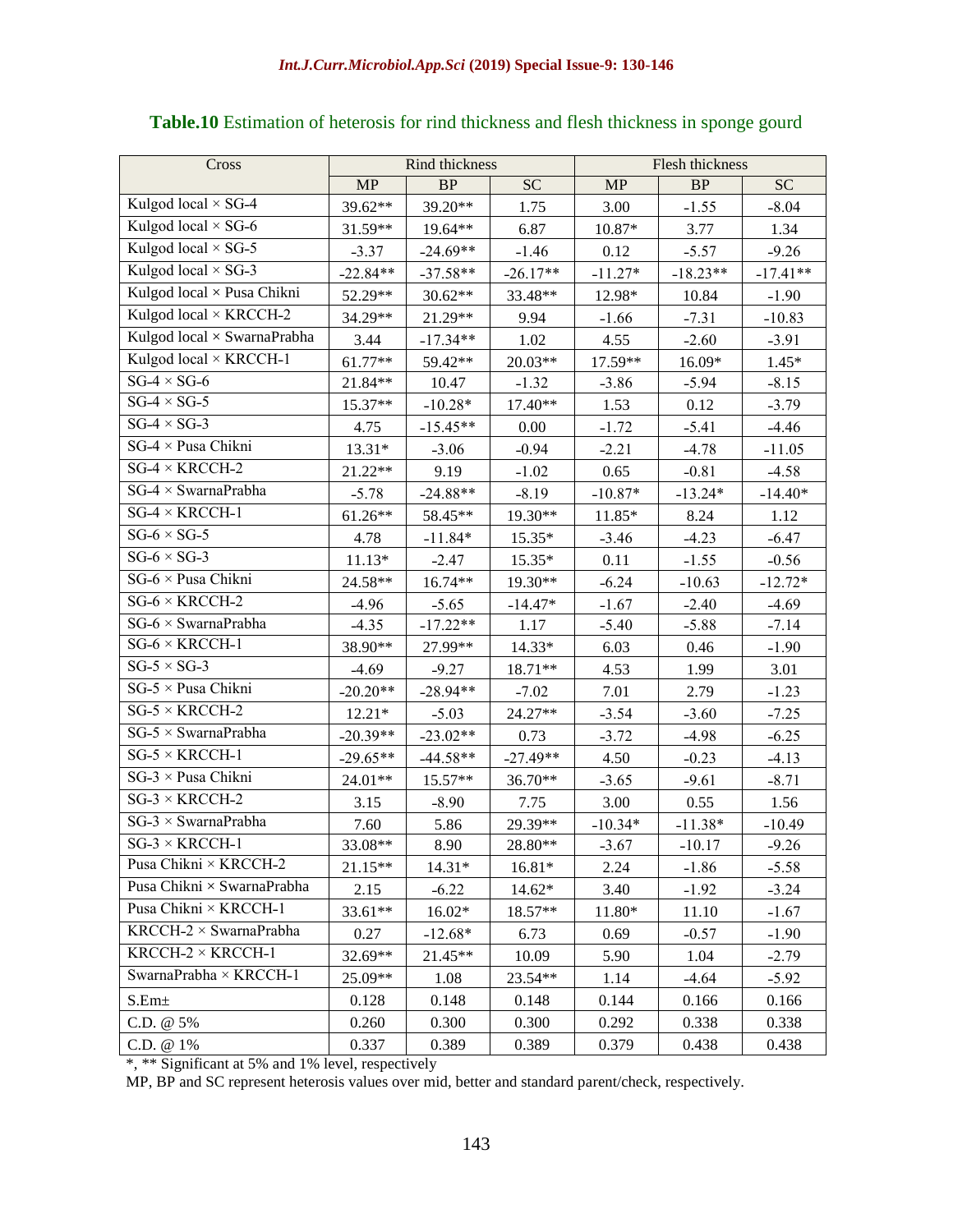| Cross                                 | <b>TSS</b> |            |            | Physiological loss of weight |            |            |
|---------------------------------------|------------|------------|------------|------------------------------|------------|------------|
|                                       | <b>MP</b>  | <b>BP</b>  | <b>SC</b>  | <b>MP</b>                    | BP         | <b>SC</b>  |
| Kulgod local × SG-4                   | 2.01       | $-0.49$    | 4.10       | 0.64                         | $-6.33**$  | $-15.10**$ |
| Kulgod local × SG-6                   | 5.26       | 2.44       | 7.69       | 44.40**                      | 35.71**    | 20.48**    |
| Kulgod local $\times$ SG-5            | 0.47       | $-7.76$    | 9.74       | 87.88**                      | 62.51**    | 26.91**    |
| Kulgod local $\times$ SG-3            | 3.77       | $-4.35$    | 12.82*     | 108.77**                     | 68.20**    | 31.35**    |
| Kulgod local × Pusa Chikni            | $-3.15$    | $-8.68$    | 2.56       | $-56.12**$                   | $-65.19**$ | $-53.64**$ |
| Kulgod local × KRCCH-2                | $-6.44$    | $-10.00$   | $-3.08$    | 69.93**                      | 58.39**    | 43.13**    |
| Kulgod local × SwarnaPrabha           | $-0.23$    | $-8.58$    | 9.23       | 119.85**                     | 77.18**    | 38.36**    |
| Kulgod local × KRCCH-1                | 0.00       | $-1.98$    | 1.54       | $-13.87**$                   | $-19.71**$ | $-37.30**$ |
| $SG-4 \times SG-6$                    | 2.69       | 2.44       | 7.69       | $-2.35**$                    | $-3.35**$  | $-12.40**$ |
| $SG-4 \times SG-5$                    | $-11.93**$ | $-17.24**$ | $-1.54$    | $77.21**$                    | 44.34**    | 30.82**    |
| $SG-4 \times SG-3$                    | $-4.15$    | $-9.57$    | 6.67       | 69.61**                      | 29.48**    | 17.35**    |
| $SG-4 \times P$ usa Chikni            | $-15.84**$ | $-18.72**$ | $-8.72$    | 26.97**                      | $6.68**$   | 42.10**    |
| $SG-4 \times KRCCH-2$                 | $-8.70$    | $-10.00$   | $-3.08$    | 34.61**                      | 34.41**    | 21.82**    |
| $\overline{SG}$ -4 × SwarnaPrabha     | $-5.26$    | $-11.16*$  | 6.15       | 103.95**                     | 55.73**    | 41.15**    |
| $SG-4 \times KRCCH-1$                 | 3.45       | 2.94       | 7.69       | $-44.66**$                   | $-51.72**$ | $-56.25**$ |
| $SG-6 \times SG-5$                    | $-2.97$    | $-8.62$    | 8.72       | $60.24**$                    | 31.57**    | 16.80**    |
| $SG-6 \times SG-3$                    | 1.15       | $-4.35$    | 12.82*     | $-12.57**$                   | $-32.78**$ | $-40.32**$ |
| $\overline{SG}$ -6 × Pusa Chikni      | $-8.02$    | $-10.96*$  | 0.00       | $-5.14**$                    | $-20.96**$ | 5.28**     |
| $SG-6 \times KRCCH-2$                 | $-10.84*$  | $-11.90*$  | $-5.13$    | 36.29**                      | 35.08**    | 22.07**    |
| $SG-6 \times SwarnaPrabha$            | $-9.63*$   | $-15.06**$ | 1.49       | 90.64**                      | 46.62**    | 30.16**    |
| $SG-6 \times KRCCH-1$                 | $-5.65$    | $-6.34$    | $-1.54$    | 70.63**                      | $50.19**$  | 33.32**    |
| $SG-5 \times SG-3$                    | $-13.42**$ | $-13.79**$ | 2.56       | $-8.70**$                    | $-16.12**$ | $-52.18**$ |
| $SG-5 \times P$ usa Chikni            | $-28.16**$ | $-30.17**$ | $-16.92**$ | 56.64**                      | 11.84**    | 48.97**    |
| $SG-5 \times KRCCH-2$                 | $-12.67**$ | $-16.81**$ | $-1.03$    | 86.10**                      | 51.75**    | 37.13**    |
| $\overline{SG-5 \times Sw$ arnaPrabha | $-12.26**$ | $-12.45*$  | 4.62       | 134.42**                     | 115.45**   | 22.82**    |
| $SG-5 \times KRCCH-1$                 | 1.29       | $-5.26$    | 12.72*     | 62.08**                      | 49.48**    | 0.90       |
| $SG-3 \times P$ usa Chikni            | $-18.04**$ | $-20.00**$ | $-5.64$    | 38.88**                      | $-5.67**$  | 25.64**    |
| $SG-3 \times KRCCH-2$                 | $-10.00*$  | $-13.91**$ | 1.54       | 83.41**                      | 40.15**    | 26.65**    |
| $SG-3 \times SwarnaPrabha$            | $-17.06**$ | $-17.60**$ | $-1.54$    | 13.56**                      | 13.51**    | $-45.77**$ |
| $SG-3 \times KRCCH-1$                 | $-2.78$    | $-8.70$    | 7.69       | 42.05**                      | 21.26**    | $-18.15**$ |
| Pusa Chikni × KRCCH-2                 | $-7.69$    | $-9.59$    | 1.54       | $-41.73**$                   | $-51.10**$ | $-34.87**$ |
| Pusa Chikni × SwarnaPrabha            | $-16.81**$ | $-19.31**$ | $-3.59$    | 9.78**                       | $-25.42**$ | $-0.66$    |
| Pusa Chikni × KRCCH-1                 | 4.04       | 0.00       | $12.31*$   | $-2.48**$                    | $-26.53**$ | $-2.14**$  |
| $KRCCH-2 \times SwarnaPrabha$         | $-15.12**$ | $-19.31**$ | $-3.59$    | 19.36**                      | $-8.77**$  | $-17.55**$ |
| KRCCH- $2 \times$ KRCCH-1             | $-5.34$    | $-7.14$    | 0.00       | 56.23**                      | 36.46**    | 23.31**    |
| SwarnaPrabha × KRCCH-1                | $-0.23$    | $-6.87$    | 11.28      | 153.67**                     | 116.61**   | 46.21**    |
| $S.Em\pm$                             | 0.324      | 0.374      | 0.374      | 0.136                        | 0.157      | 0.157      |
| C.D. @ 5%                             | 0.658      | 0.760      | 0.760      | 0.276                        | 0.319      | 0.319      |
| C.D. @ 1%                             | 0.854      | 0.986      | 0.986      | 0.358                        | 0.413      | 0.413      |

# **Table.11** Estimation of heterosis for TSS and physiological loss of weight in sponge gourd

\*, \*\* Significant at 5% and 1% level, respectively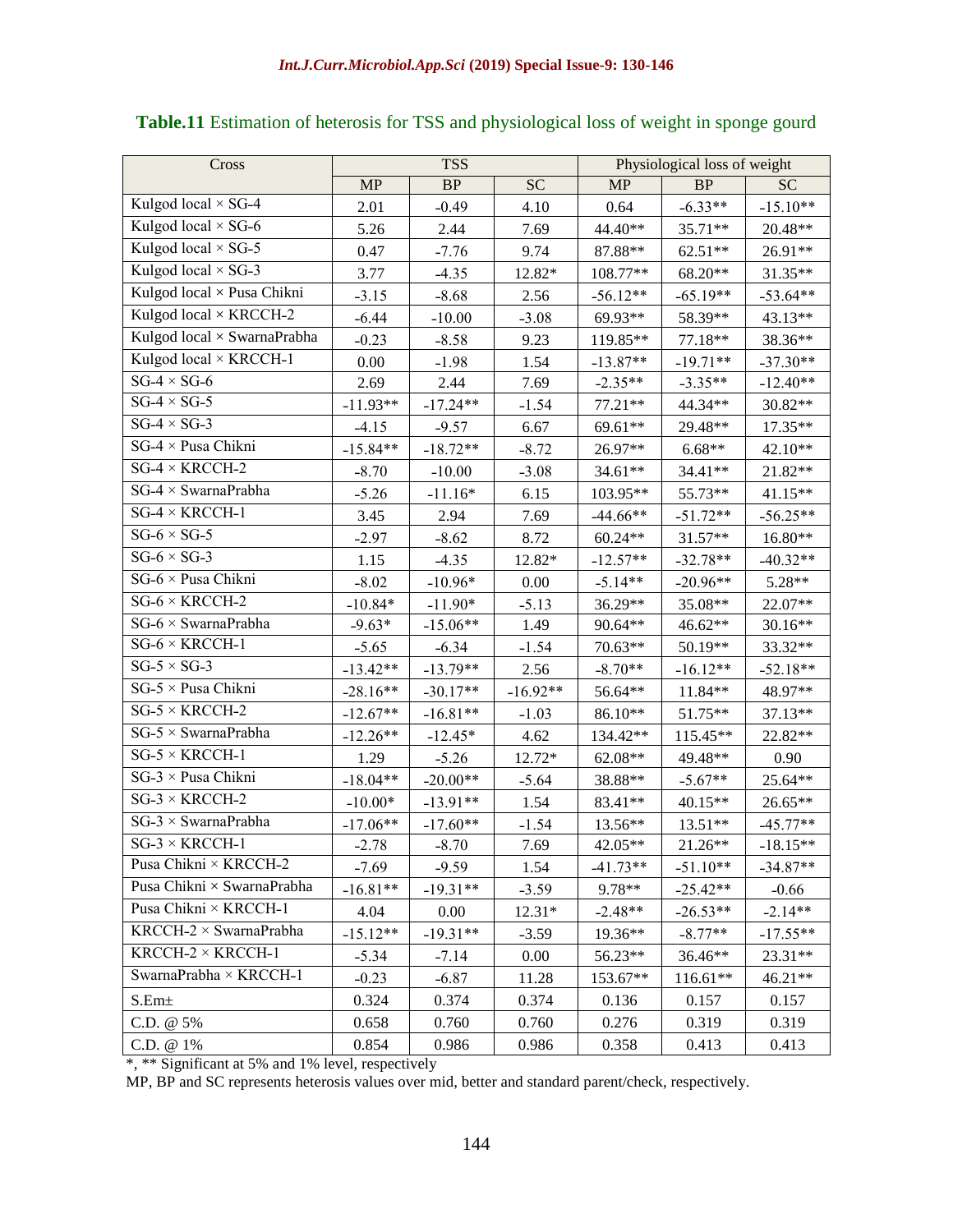It was also noted that most of the hybrids which flowered earlier than the better or check variety also showed earliness in maturity indicating the positive association between these two characters. However, the hybrids flowering earlier need not necessarily borne the fruit at lower nodes.

The cross Kulgod local  $\times$  Pusa Chikni was the best hybrid over mid parent (37.07 %), better parent (27.00 %) and standard parent (26.50 %) for leaf area.These results are in accordance with the reports of Arinia*et al.*  (2013) for heterobeltosis and standard heterosis in cucumber.

Cross Kulgod local  $\times$  SG-3(12.82 %) was the best hybrid standard parent for total soluble solids. The findings are in accordance with the reports of Singh *et al*. (2012) for heterobeltosis and standard heterosis.

Number of fruits per plant is an important character for which 6, 3 and 8 crosses exhibited significant heterosis over mid, better and check parent, respectively. For this trait, the cross KRCCH-2  $\times$  KRCCH-1had maximum and significant positive heterosis over mid parent followed by  $KRCCH-2 \times KRCCH-1$  for heterobeltiosis and Kulgod local  $\times$  Pusa Chiknifor standard heterosis.

The extent of heterosis over the three best crosses for total yield per plant (58.89 - 90.16 % over mid parent; 40.23 - 78.27 % over better parentand 70.08 - 100.74 % over check variety) revealed that there was a great scope of realizing higher yield in sponge gourd through heterosis breeding.

Six cross combinations showed significant and positive standard heterosis for fruit yield per plant. The range of standard heterosis was from -23.91 (SG-3  $\times$  KRCCH-2) to 100.74 per cent (Kulgod local  $\times$  Pusa

Chikni). The top three hybrids were Kulgod local  $\times$  Pusa Chikni (100.74 %), SG-5  $\times$  SG-3 (95.11 %) and Kulgod local  $\times$  KRCCH-1  $(70.08\%).$ 

Relative heterosis besides epistatic effect also indicates presence of dominace effects (intra allelic interaction), while heterobeltiosis is indicative of over dominace. In such situation economic heterosis or mean performance of a cross is more reliable criteria for identifying a commercially valuable cross. The crosses showing high heterosis for yield and also exhibiting high heterosis for different yield contributing characters byKulgod local × Pusa Chikni and Kulgod local  $\times$  KRCCH-1are more suitable because has strong heterotic capability compared to other ones during hybridization process. These crosses may be further tested and recommended for commercial cultivation to boost the fruit yield per unit area of sponge gourd.

#### **References**

- Anonymous, 2016, Indian horticulture database, National Horticulture Board.
- Arinia, C. K., Pradeepkumar, T., George, T. E., Sadhankumar, P. G. and Krishnan, S., 2013, Heterosis breeding exploiting gynoecy in cucumber (*Cucumis sativus* L.). *J. Tropic. Agri.,* 51(1/2): 144-148.
- Bal, K. J., Hari, B. K. C., Radha, K. T., Bhuwon, R. S. and Madhusudan, P. U., 2004, Descriptors for sponge gourd [*Luffa cylindrica* (L.) Roem.]. NARC, LIBIRD & IPGRI.
- Jankiram, T. and Sirohi, P. S., 1989. Heterosis studies in round fruited bottle gourd. *Madras Agri. J. Sci*., 76(6): 339-342.
- Jeffrey, C., 1990, Systematics of the cucurbitaceae: an overview. In: *Biology and Utilization of the*